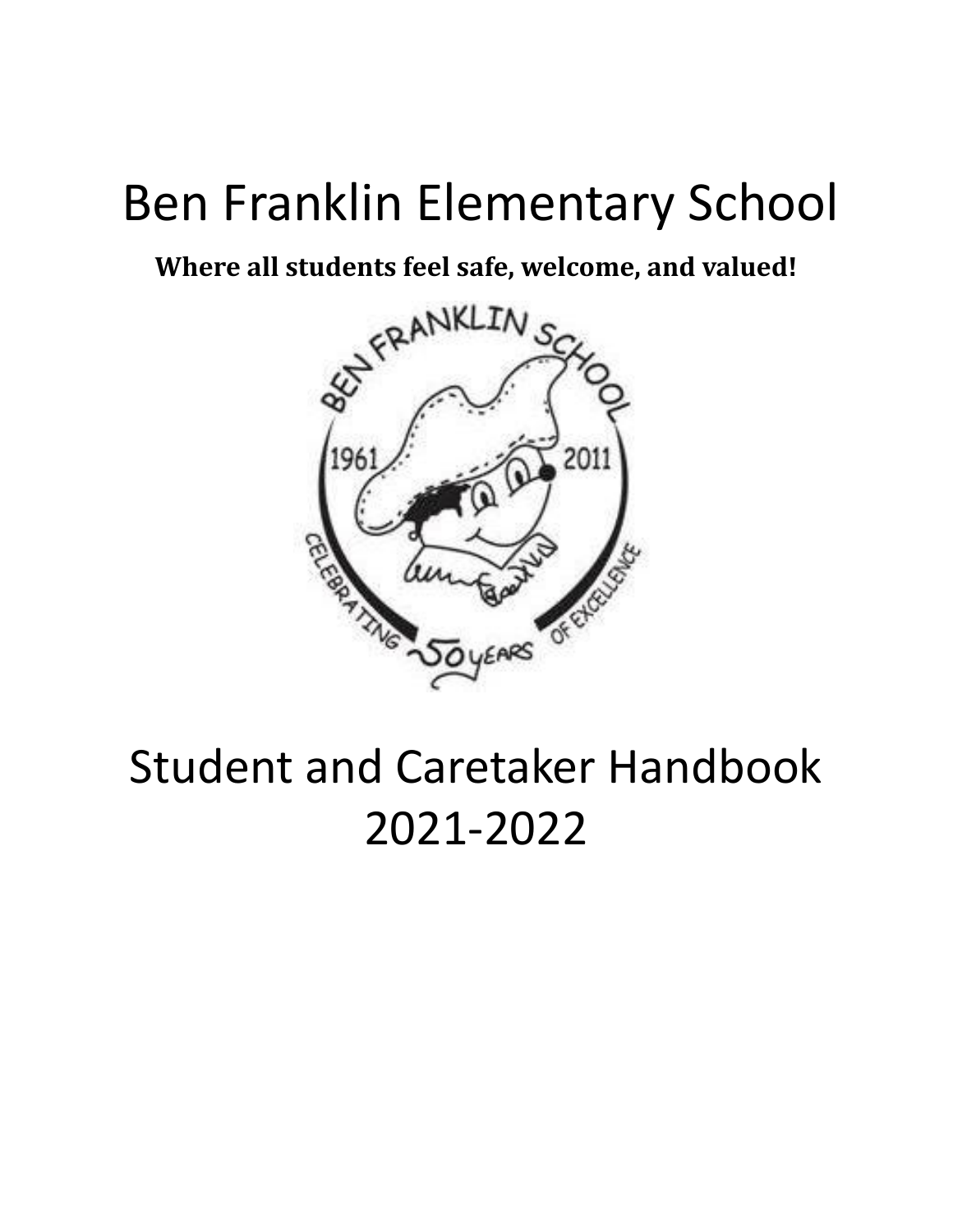# Please Note:

# Some procedures and processes may changed based on guidelines from the health department or state mandates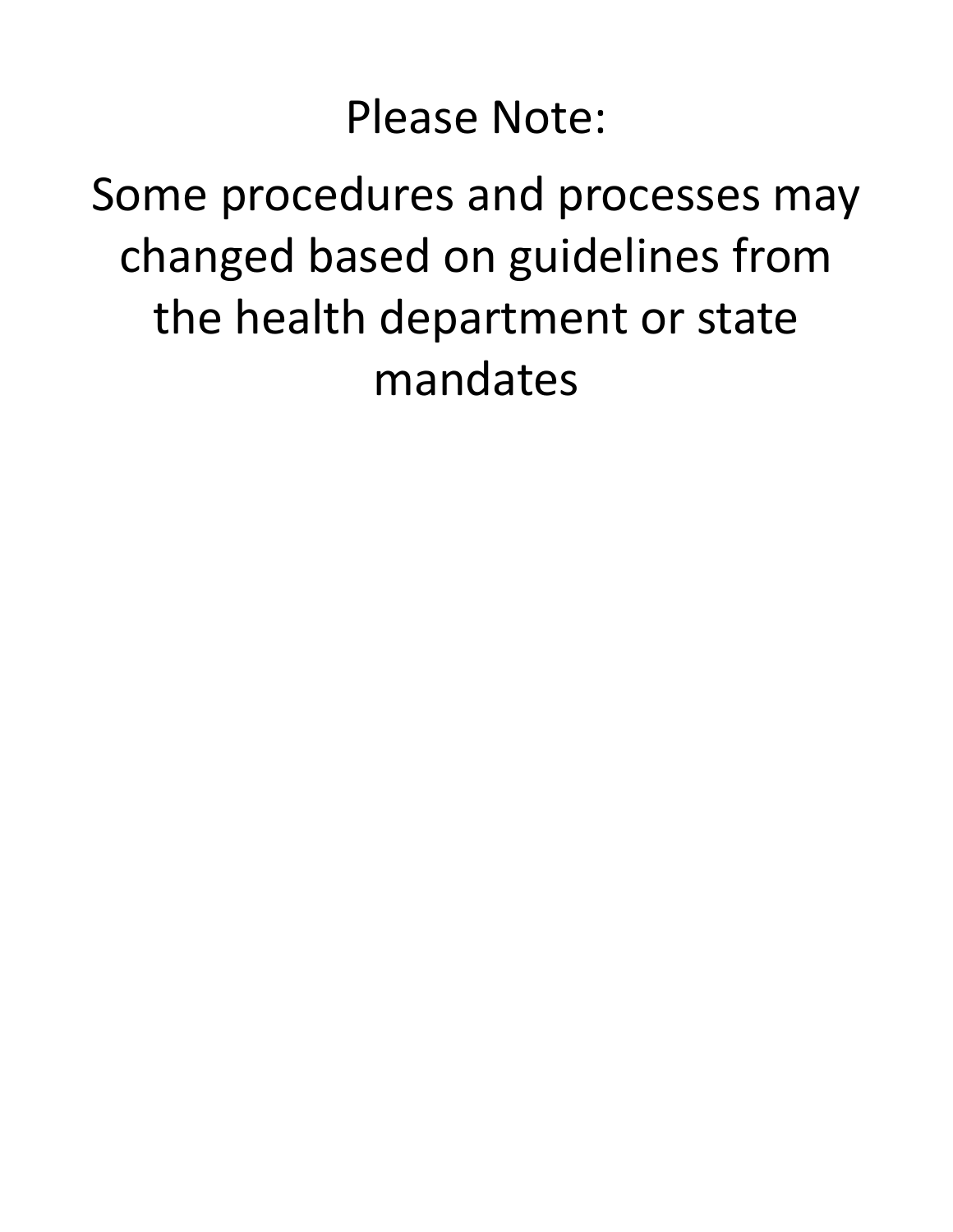Dear Parents/Guardians,

On behalf of the entire staff at Ben Franklin Elementary School, allow me to take this opportunity to welcome you to a new school year! This handbook is intended to assist you in your orientation to Ben Franklin Elementary School and to answer some of the most frequently asked questions about our school. Since the pandemic, there are still many changes happening. Each update from the state or the local health department requires changes to policy and procedure. We will do our best to keep you updated.

The Ben Franklin Elementary School community is committed to meeting the needs of our youngest learners by providing learning experiences that will start all children on the path to achievement. In doing so, it is our goal to ensure we are providing an appropriately challenging academic environment while purposely considering social-emotional learning that is equally important. At Ben Franklin, we believe that social, emotional, and academic growth in a strong and safe school community is paramount for optimal student learning.

Parent involvement at Ben Franklin Elementary School is welcomed and an important part of our school's culture. All of our students enjoy and benefit from enhanced programs provided by the PTO and this is a direct result of the dedication of our PTO volunteers. I encourage you to become a member and active participant in our PTO.

Please do not hesitate to contact us directly with any additional questions that you may have. I am looking forward to a successful school year!

Sincerely,

Jay Billy Principal of Awesome!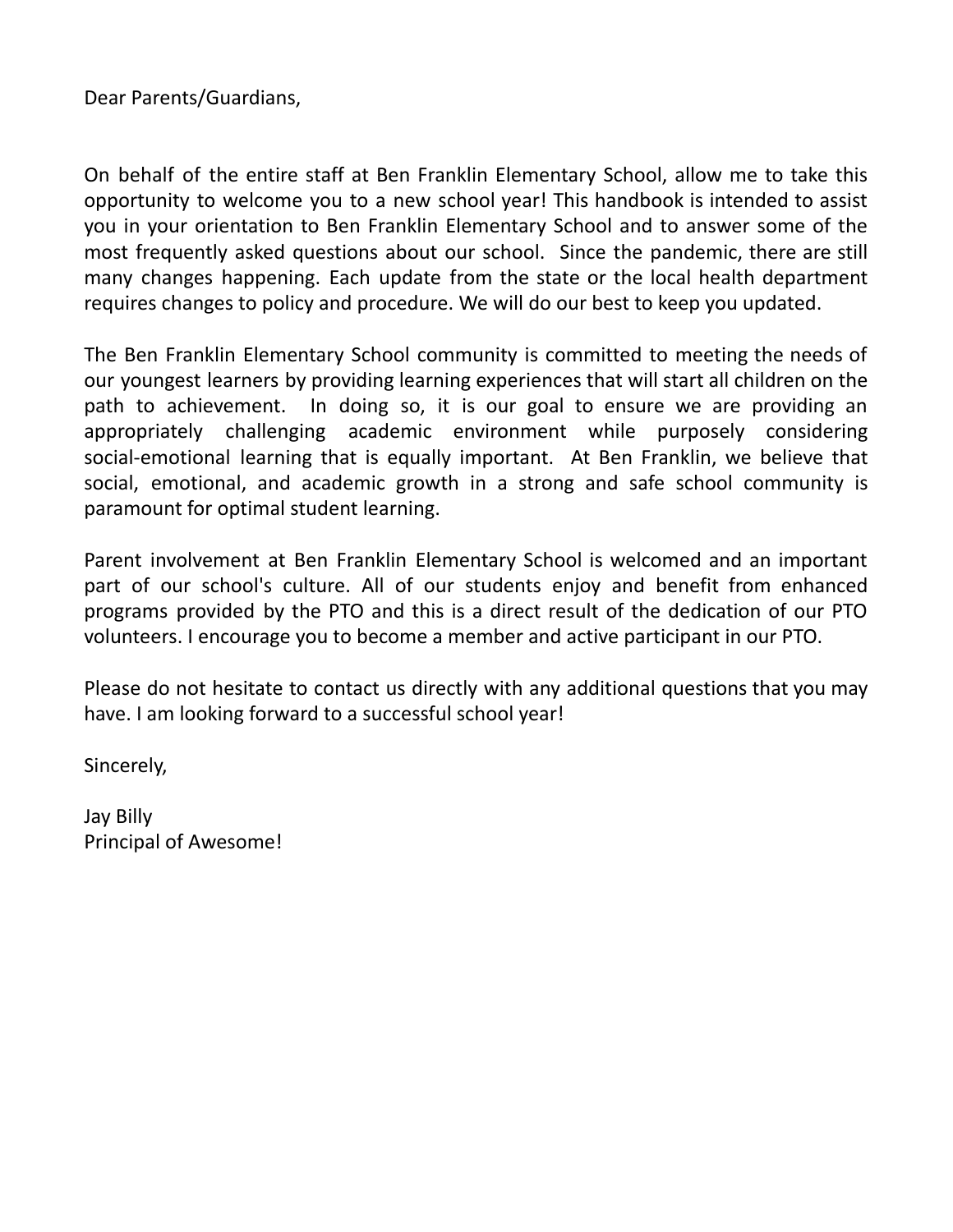# **Table of Contents**

| 6         | <b>Lawrence Township Public Schools</b><br><b>Board of Education</b><br><b>Central Office Administration</b>                                                                                                                                                    |
|-----------|-----------------------------------------------------------------------------------------------------------------------------------------------------------------------------------------------------------------------------------------------------------------|
| 6-7       | <b>Ben Franklin Elementary School</b><br><b>Contact Information</b><br>Main Office<br><b>Health Office</b><br>Anti-Bullying<br>School Counseling/Guidance Office<br><b>Student Services Office</b><br><b>Curriculum Supervisors</b><br><b>Faculty and Staff</b> |
| 8         | Staff                                                                                                                                                                                                                                                           |
| 9         | <b>School Hours and Schedule</b><br><b>School Hours</b><br>Delayed Openings and Emergency Closings                                                                                                                                                              |
| 10-12     | <b>Attendance</b><br><b>Attendance Policy</b><br>To Report Your Child Absent<br>To Check Your Child's Absences<br>Making Up Work Following an Absence<br>Late Arrival to School<br>Early Dismissal from School                                                  |
| 12        | <b>Busing</b><br><b>Transportation Department</b><br>Bus Safety and Behavior Expectations                                                                                                                                                                       |
| $13 = 14$ | <b>Arrival and Dismissal</b><br>Arrival<br>Dismissal<br>Car Rider Safety First Instructions<br><b>Changing Dismissal Plans</b><br>Main Office Pickup                                                                                                            |
| 15        | <b>Visiting Ben Franklin</b>                                                                                                                                                                                                                                    |
| 15-17     | <b>Student Discipline</b><br>Responsive Classroom<br>Social Skill of the Month<br><b>Student Code of Conduct</b><br>Harassment, Intimidation, and Bullying                                                                                                      |
| 18-19     | Lunch, Recess, Snacks, & Food in the Classrooms<br>Lunch and Recess Behavior Expectations<br>The Benny<br>Purchasing a School Lunch<br>Snacks and Food in the Classrooms                                                                                        |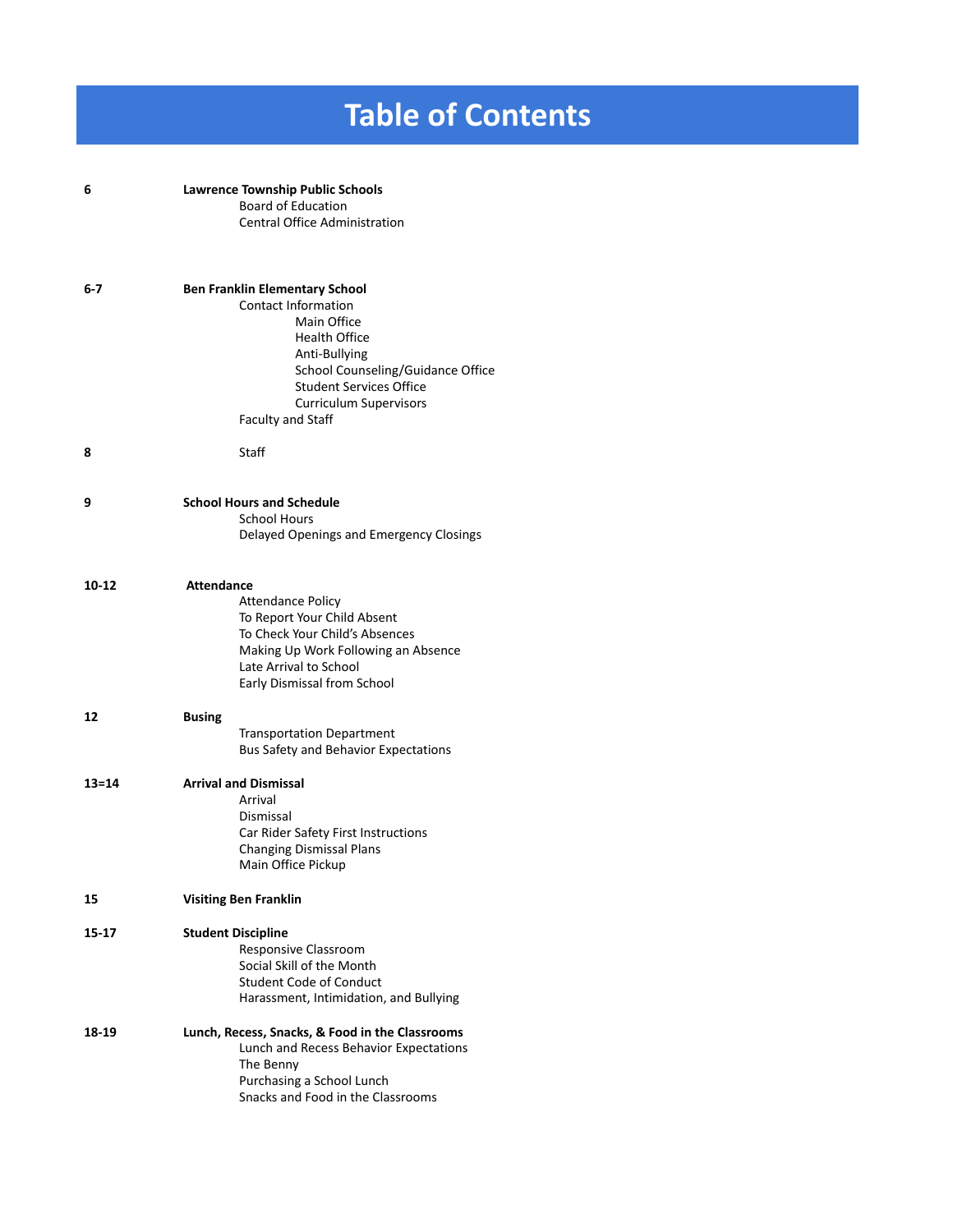| 20    | Games, Electronic Devices, & Cell Phones                                                                                                                                                                                                                                                                 |  |
|-------|----------------------------------------------------------------------------------------------------------------------------------------------------------------------------------------------------------------------------------------------------------------------------------------------------------|--|
| 20    | <b>Lost and Found</b>                                                                                                                                                                                                                                                                                    |  |
| 20-23 | <b>Health Office</b><br><b>Contact Information</b><br><b>Emergency Care Form</b><br><b>School NUrse</b><br><b>Exclusions from School</b><br>Exclusions from School for Non-illness<br><b>Medications</b><br>Medications on Field Trips                                                                   |  |
| 24    | <b>School Counseling/Guidance Office</b>                                                                                                                                                                                                                                                                 |  |
| 24-26 | <b>Academic Program</b><br>Language Arts<br><b>Mathematics</b><br>Science<br><b>Social Studies</b><br><b>Related Arts</b><br>Homework<br>English as a Second Language<br><b>Academic Support Services</b><br><b>Gifted and Talented</b><br>Intervention and Referral Services<br><b>Student Services</b> |  |
| 27    | <b>Parent Communication</b><br><b>Email and Voicemail</b><br><b>Back to School Nights</b><br>Report Cards and Parent-Teacher Conferences                                                                                                                                                                 |  |
| 27    | PT <sub>0</sub>                                                                                                                                                                                                                                                                                          |  |
| 28    | <b>Student Safety</b><br>Fire Drills and Security Drills                                                                                                                                                                                                                                                 |  |
| 28    | <b>Affirmative Action</b>                                                                                                                                                                                                                                                                                |  |
| 28    | <b>Electronic Surveillance Equipment</b>                                                                                                                                                                                                                                                                 |  |
| 29    | <b>Board of Education Policies</b>                                                                                                                                                                                                                                                                       |  |

*NOTE: The information in this handbook is subject to change due to changes or revisions to district policies and/or state code that may occur during the school year. The most current version of this handbook can be found online.*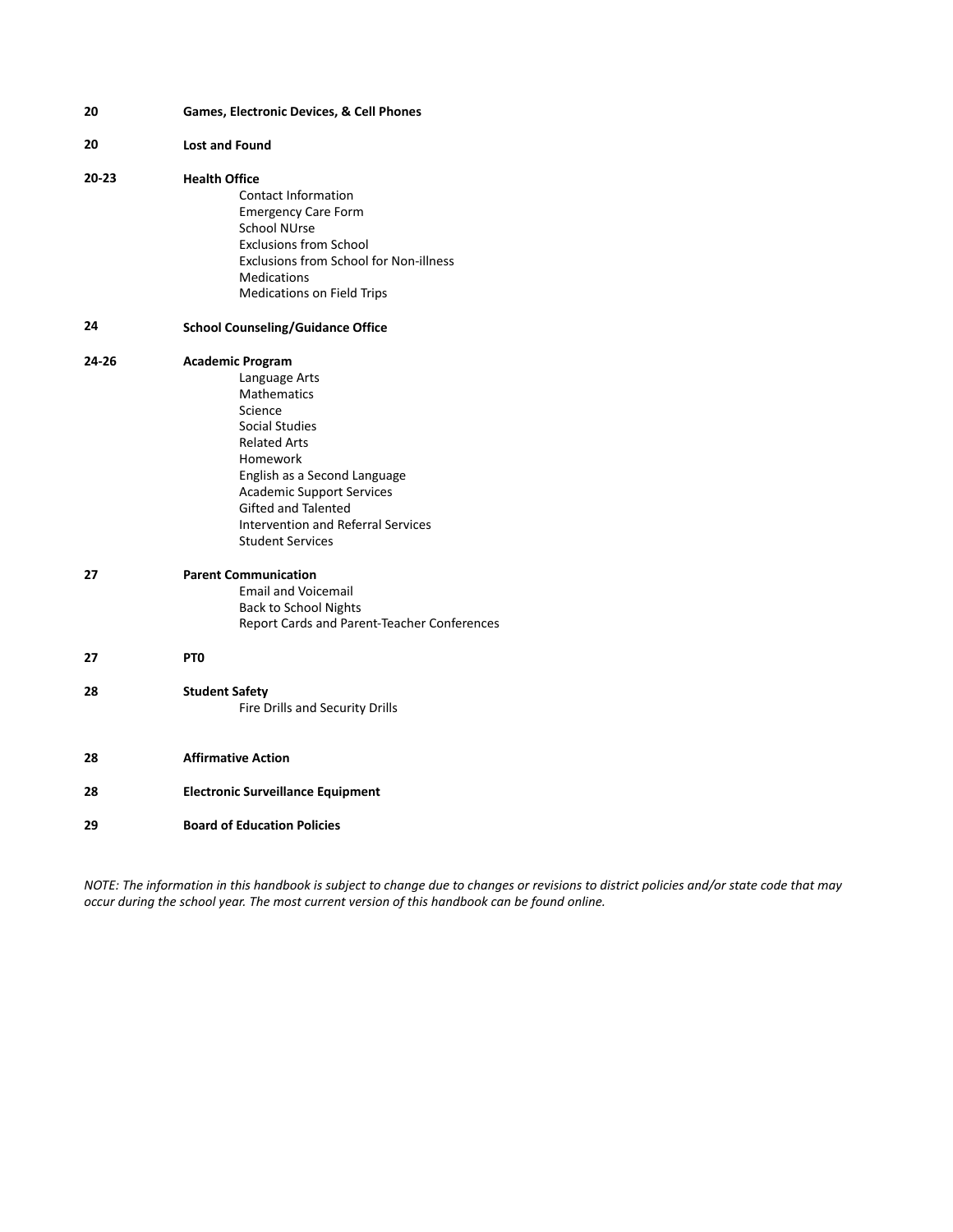# **Lawrence Township Public Schools**

### **Board of Education**

Patricia Hedricks Farmer, President Michele Bowes Pepper Evans Dr. Michelle King

Kevin Van Hise,Esq., Vice President Jo Ann Groeger Gregory Johnson, Esq. Robert Pluta Amanda Santos

### **Central Office Administration**

Dr. Ross Kasun, Superintendent Dr. Andrew Zuckerman, Director of Instructional Services Mr. Clifton Thompson, Director of Equity, Diversity and Inclusion Mr. Sean Fry, Director of Personnel Dr. Linda Mithaug, Director of Student Services Mr. Thomas Eldridge, School Business Administrator/Board Secretary

# **Ben Franklin Elementary School**

### **Contact Information Main Office**

Ben Franklin Elementary School 2939 Princeton Pike Lawrenceville, New Jersey 08648 (609) 671-5540 (phone) (609) 671-3441 (fax)

Jay Billy, Principal [jbilly@ltps.org](http://jbilly@ltps.org)

Visit our school website at <http://www.ltps.org/BenFranklin.cfm?subpage=5920> Follow us on Facebook by clicking [here](https://www.facebook.com/Ben-Franklin-Elementary-School-1061038223946729/?fref=nf) or Twitter at @bfes\_ltps Remind.com text @benfran to 81010 to receive text messages

Mrs. Donna Delgado, Secretary Mrs. Lori Tennant, Assistant

[ddelgado@ltps.org](mailto:ddelgado@ltps.org) , x5541 [ltennant@ltps.org](mailto:ltennant@ltps.org) , x5544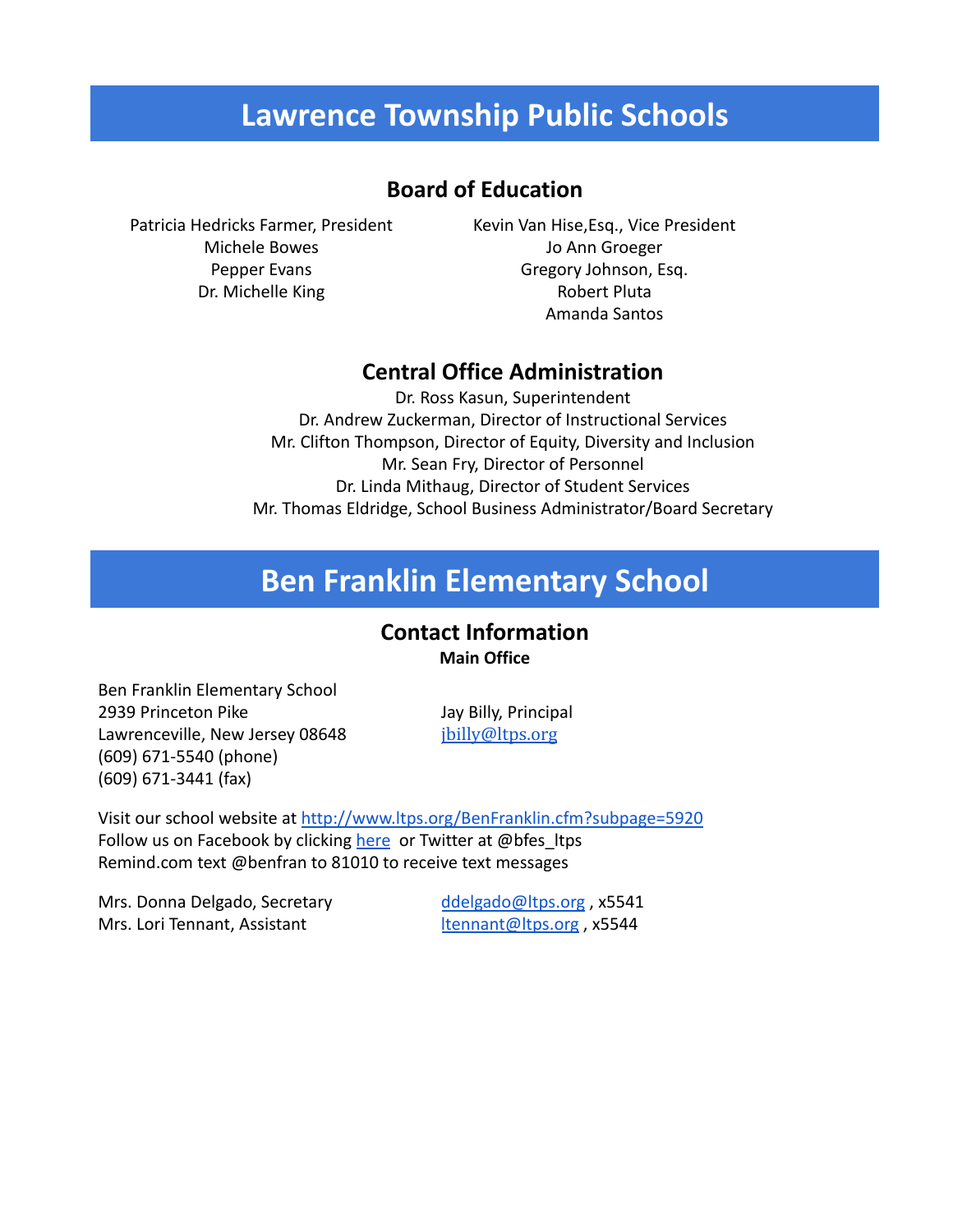#### **Health Office**

Mrs. Cynthia Brennan, RN, CSN 609-671-5540, Option 3 (phone) [cbrennan@ltps.org](mailto:cbrennan@ltps.org)

#### **Anti-Bullying Contact Information**

Ms. Destiny Cherry School Anti-Bullying Specialist Ben Franklin Elementary School 2939 Princeton Pike Lawrenceville, New Jersey 08648 (609) 671-5540 (phone) [decherry@ltps.org](mailto:dcherry@ltps.org)

Ms. Melanie Fillmyer District Anti-Bullying Coordinator (609) 671-5458 (phone) [Mfillmyer@ltps.org](mailto:mfillmeyer@ltps.org)

#### **School Counseling/Guidance Office**

Mrs. Corrine Rutt decree and the deferry of the deferry of the deferry of the deferry of the deferred of the deferred of the deferred of the deferred of the defendence of the defendence of the defendence of the defendence

#### **Student Services Office**

Mrs. Rebecca Guenther, Supervisor of Special Education/CST PreK-6 rguenther@ltps.org

Child Study Team Dr. Jen Mahler, Psychologist Ms. Abigail Povell, LDT/C

[jmahler@ltps.org](mailto:jmahler@ltps.org) [apovell@ltps.org](mailto:apovell@ltps.org)

#### **Curriculum Supervisors**

Mrs. Maureen Hayes Supervisor of Language Arts, Social Studies, & World Languages K-6

[mhayes@ltps.org](mailto:mhayes@ltps.org) (609) 671-5455

Mrs. Kristin Burke Supervisor of Mathematics and Science K-6

Mrs. Rebecca Guenther Supervisor of Special Educaton [kburke@ltps.org](mailto:kburke@ltps.org) (609) 671-5457

[rguenther@ltps.org](mailto:rguenther@ltps.org) (609)671-5423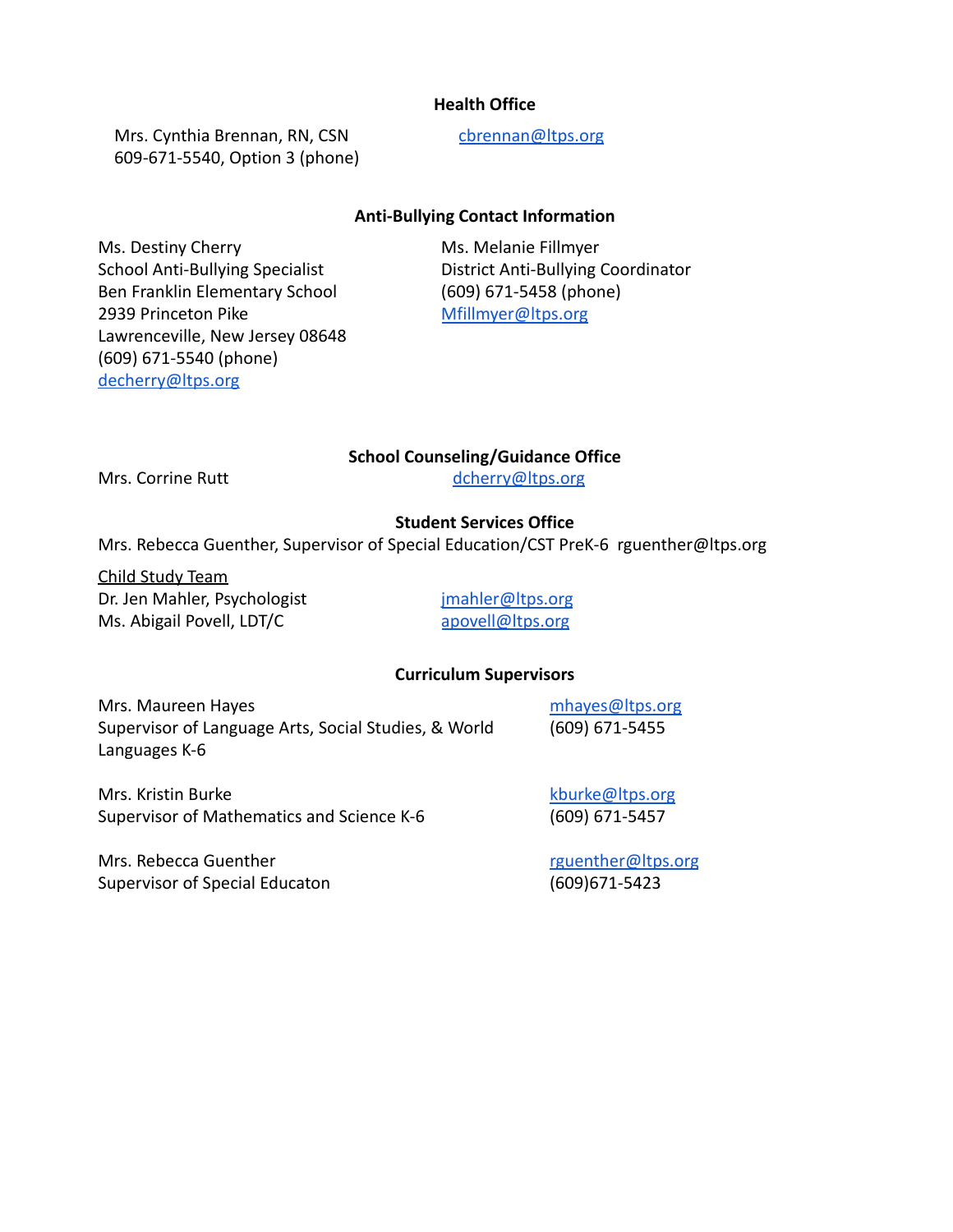#### **Faculty and Staff**

### Preschool Mrs. Amanda DiCuio Mrs. Danae Pesce Mrs. Kim Vinch

#### Multi-Grade

Ms. Brittney Earle Mrs. Michelle Basmagy Ms. Lorin Taglairino

#### Second Grade

Ms. Brittney Idland Mr. Nicholas Brackett Ms.Hillary Hargraves-Dix Mr. Dan Rude Mrs. Marisol Gutierrez

#### **Specialists**

Mr. Kenneth Eiker, ASI Rachel Burke, Resource Mrs. Beth Hopkins, Resource Mr.Brandon Knighton, Tech Mrs. Patti Livecchi, Speech Kristina Cairns, Speech Karen O'Brien, OT Mrs. Sharon Mark, PT Mrs. Jessica Deak, ASI/House Leader Mr. Peter Braynor, Academic Support Mrs. Julie Schmidt, G&T Amy Reif, Academic Support Ms. Nichole Tunnard, Speech Ms. Joelle Weidenbaum, OT Mrs. Colleen Schantzer, Academic Support Ms. Leah Urizar, ESL Ms. Ellen Maniloff - Behav. Spec.

#### Kindergarten Mrs. Kim O'Boyle Mrs. Jo Fredericks Mrs. Terri Krisak Mrs. Melissa Pacuta Mrs. Angela Halbruner

First Grade Mrs. Sadhwvi Ali/Stacy Donohue/Ms. Klaudia Grzesiak Mrs. Kimberly Menchu Ms. Kathryn Cole Ms. Elizabeth Seipp

### Third Grade Mr. Peter Wilson Mrs. Erika Smoots Mrs. Meg Leventhal Ms. Sarah Sutton Ms. Rebecca Culpepper Ms. Stephany Rumrill

Related Arts Mrs. Carlee Cimorelli, Health/PE Mrs. Jennifer Skorupa, Art Mrs. Wendy Offery, Library Mrs. Colleen LaFlamme, Music Mr. James Yates, Health/PE

#### Student Services Dr. Jen Mahler, Psychologist Ms. Abigail Povell,LDT/C Mrs. Cynthia Brennan, RN CSN Ms. Destiny Cherry, School Counselor

### **Custodians** Mr. Gerald Altema, Head Custodian Mr. Joe Oschmyanec, Head Night **Custodians** Mr. Teddy Warrick Mr. Frantz Elysee

#### Cafeteria Ms. Laura Allen Ms. Frareeha Nadeem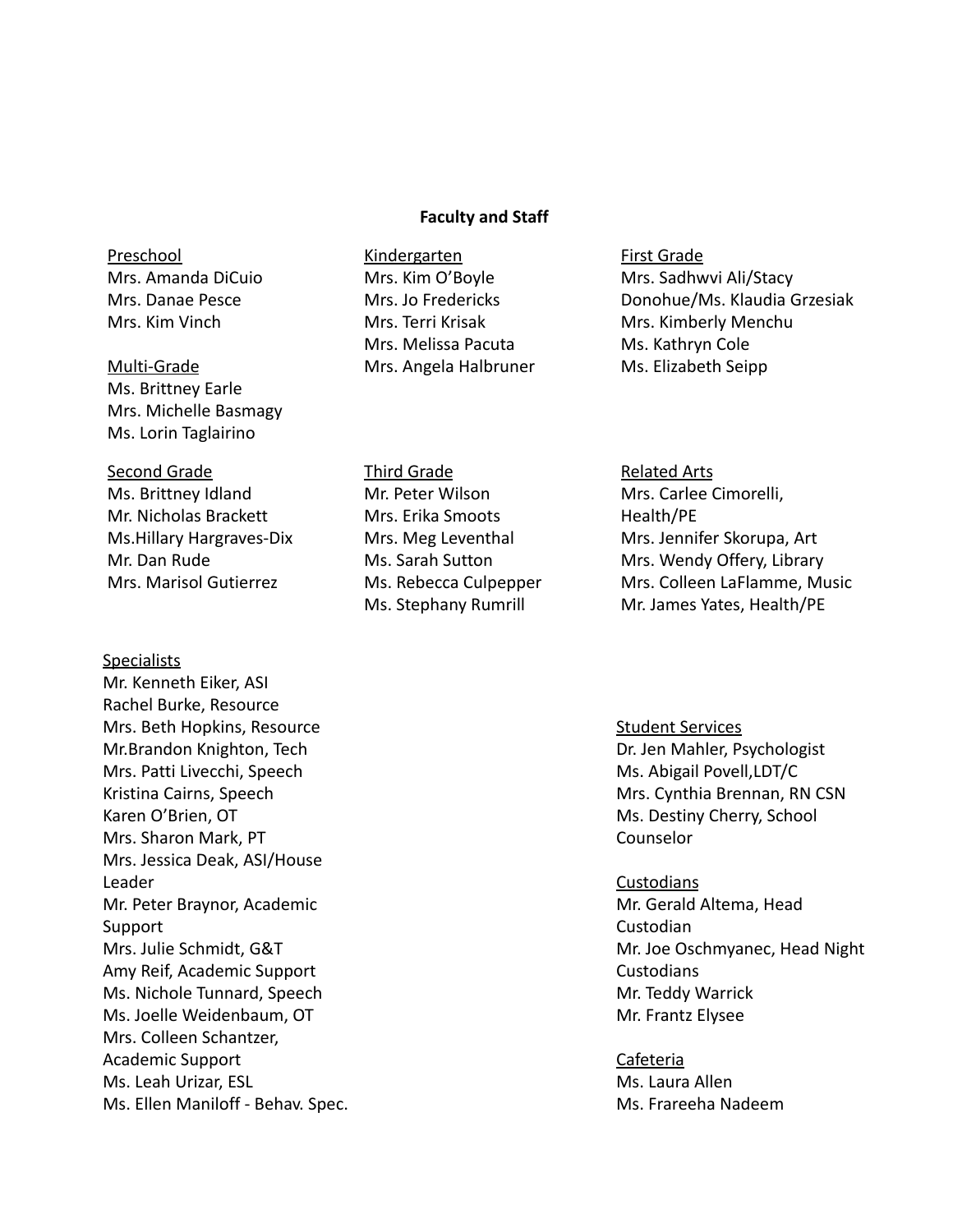# **School Hours and Schedule**

### **School Hours**

| Kindergarten - Third Grade School Hours |                      |                      |  |  |
|-----------------------------------------|----------------------|----------------------|--|--|
|                                         | Drop Off             | <b>School Day</b>    |  |  |
| <b>Full Day</b>                         | $8:15$ am $-8:45$ am | $8:45$ am $-3:20$ pm |  |  |
| 2 Hour Delay                            | 10:15 am - 10:45 am  | 10:45 am $-$ 3:20 pm |  |  |
| <b>Early Dismissal</b>                  | $8:15$ am $-8:45$ am | $8:45$ am $-1:15$ pm |  |  |

|                        | <b>Preschool School Hours</b> |
|------------------------|-------------------------------|
|                        | <b>School Day</b>             |
| <b>Full Day</b>        | $9:30$ am $-3:20$ pm          |
| <b>2 Hour Delay</b>    | 11:30 am - 3:20 pm            |
| <b>Early Dismissal</b> | $9:30$ am $-1:15$ pm          |

### **Delayed Openings and Emergency Closings**

In the event of inclement weather, hazardous road conditions, or any other emergencies requiring us to close schools, the district website will be updated to notify families. Phone messages and emails from the district will be used as well. QuickNews (via link on our website) will also be updated. If you do not have internet access, you can call the school closing number at (609) 671- 5590 or listen to:

| Radio           | <b>Television</b>    |                               |
|-----------------|----------------------|-------------------------------|
| WPST (94.5 FM)  | NBC Channel 10       | District's Comcast Channel 19 |
| WKXW (101.5 FM) | WPVI TV6 Channel 6   | (digital 118-1) and Verizon   |
|                 | WNYW Fox 5 Channel 5 | Channel 37                    |

During an emergency closing, students' dismissal plans often change due to cancellations of after school activities, availability of parents/guardians, etc. If your child's dismissal plan changes due to an emergency closing, please call the main office at (609) 671-5540 as early as possible. Please do not rely on sending an email to your child's teacher for this communication.

Plan now for how your family will respond to delayed openings and emergency closings. There should always be a backup plan that students can follow, and parents/guardians should discuss this with students periodically throughout the school year. *Having a plan in place in advance ensures the safety of all students and staff during an emergency.*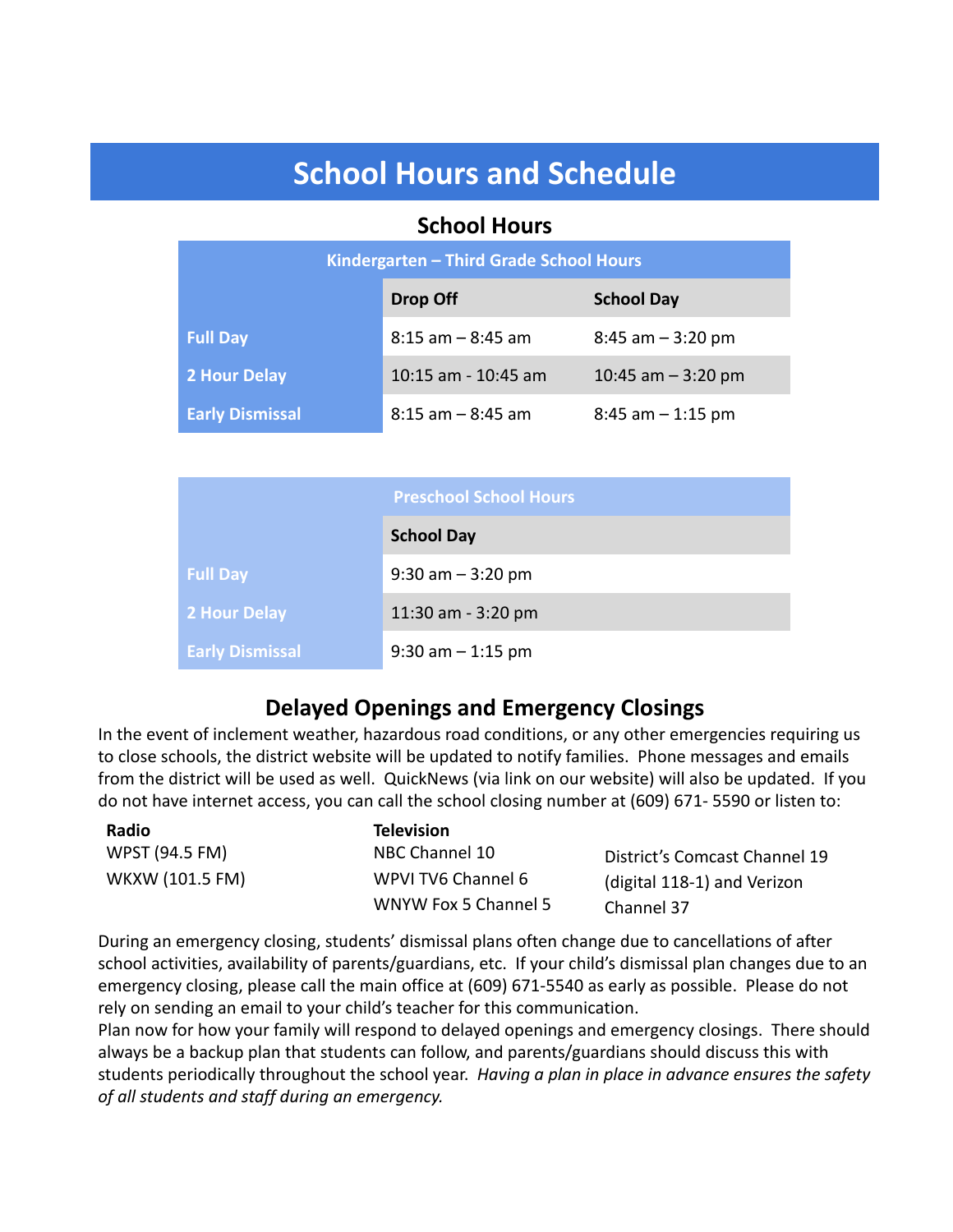Lunch is still served on days where the school is on a delayed opening or early dismissal.

# **Attendance**

### **Attendance Policy**

In accordance with the provisions of N.J.S.A. 18A:38-25, Board Policy 5200, every parent, guardian, or other person having control and custody of a child between the ages of six and sixteen shall cause the child to regularly attend school. The Board of Education requires students enrolled in the school district attend school regularly in accordance with the laws of the State.

The curriculum for students enrolled in the Lawrence Township Public Schools is designed to achieve certain educational goals within the number of school days provided by our resources. Maximum attendance is a prescribed condition upon which all courses of study are predicated. Students are expected to attend school daily when schools are in session. Regular attendance improves the opportunity for optimal student learning.

Students who accumulate unexcused absences totaling 18 days may not be promoted or advanced to the next grade level.

**Each absence must be documented within three day of the student's return to school by a written note from the student's parent or guardian or a doctor's note or similar documentary proof.** For more details on excused and unexcused absences and other details related to attendance, please review the district's attendance policy and regulations on the district's website under the Board of Education policies section (5200 Attendance) or click [here](https://www.ltps.org/cms/lib/NJ01913151/Centricity/Domain/11/5200R%20Attendance%20Procedures%20for%20Grades%20K-8.pdf) and here

# **To Report Your Child Absent**

Prior to 9:00 am the day of an absence

- Please call the school at 609-671-5464
- In your message, please include:
	- Your child's first and last name
	- Your child's teacher's name
	- The date of the absence
	- The reason for the absence

After 9:00 am the day of an absence

- Please call the school at 609-671-5541
- If you need to leave a message, please include the same information as mentioned on the left.

The school's automated phone message will be sent to families if their child is absent and they did not contact the school or they contacted the school but did not leave a reason for the child's absence. Using this phone message allows our main office and health office staff to better serve students and families while ensuring each family is informed of their child's absences. If you receive this phone message in the future, please return the call to assist the school in accurately recording your child's absence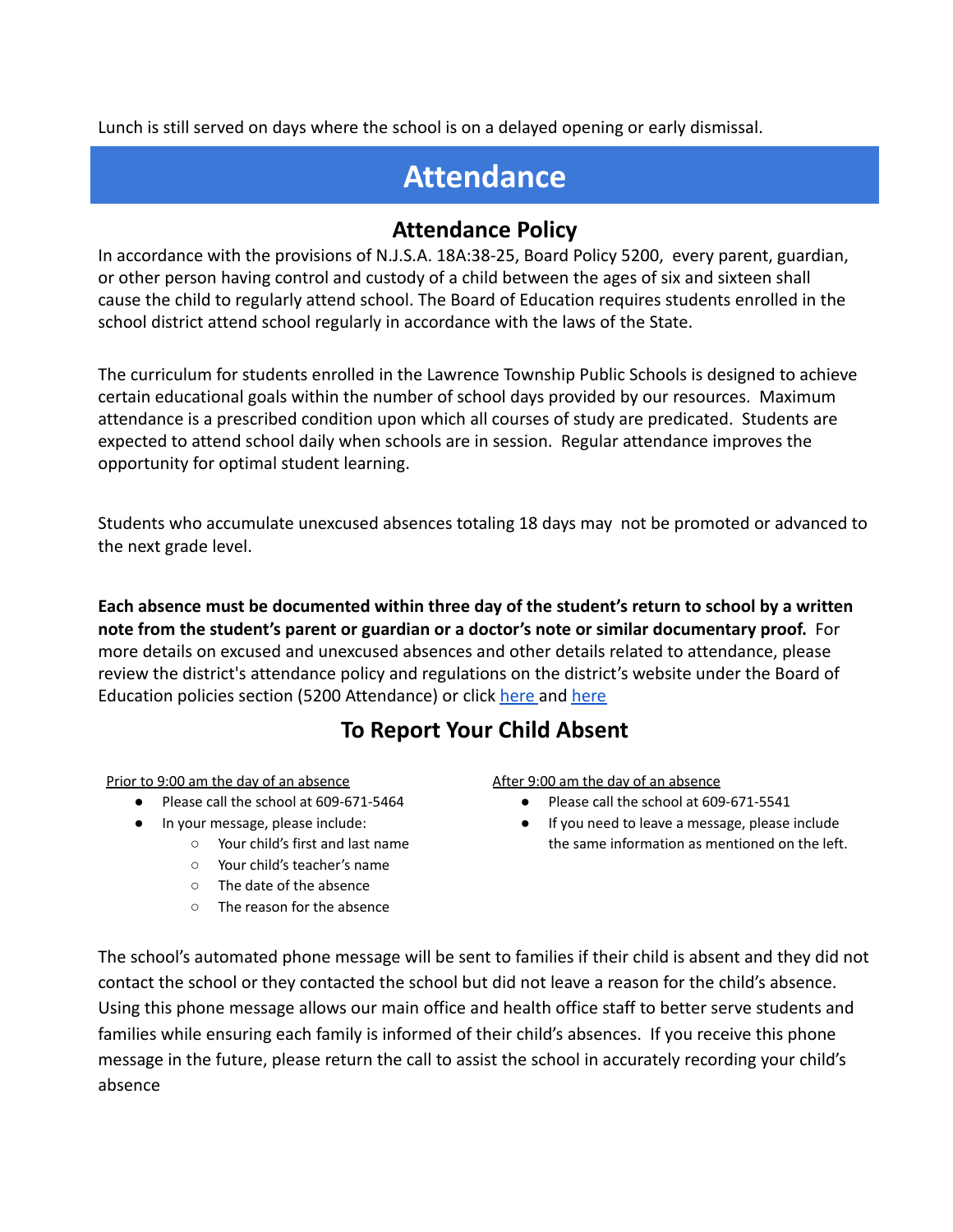If you send an email to your child's teacher about an absence, it is important to still call the school using the procedures above.

Documentation of the nature and causes of all absences shall be the responsibility of the parent/guardian. For anticipated absences, the parent/guardian shall provide advance notice to the school prior to the scheduled absence. For unanticipated absences, the parent/guardian must notify the school early in the school day of the absence and the reason therefore. For excused absences, documentation from a physician must be provided within three days of the student's return to school by a written note. Failure to provide such documentation within the three day period shall result in the absence being considered unexcused.

Days absent due to vacations or other family trips shall be counted as unexcused absences. Teaching staff members are not required to provide outlines, homework assignments, or related study materials in advance or in anticipation of such trips. Regular breaks are built into the school calendar. It is strongly recommended that families plan vacations during these times to avoid interruption to their child's learning. If a vacation extends for 10 days or more, we request that you withdraw your child from school and re-enroll him/her upon your return. The school secretary will provide you with the appropriate withdrawal paperwork.

## **To Check Your Child's Absences**

You can call the main office at (609) 671-5540 to check the number of absences your child has but that information is also in Genesis.

### **Making Up Work Following an Absence**

Upon a student's return to school, a student's classroom teacher will arrange for making up missed assignments and assessments with the student and his/her parent(s). Assessments will be made up during the school day. Missed assignments may be made up during the school day if possible and as part of homework as needed.

### **Late Arrival to School**

A student arriving after **8:45 am** for any school session is required to report directly to the school office with a parent/guardian. The habit of punctuality should be encouraged. Students may not report directly to the classroom without first being signed in. Students arriving after this time will be marked as tardy (except if lateness is related to busing or preschool which starts at 9:30 am).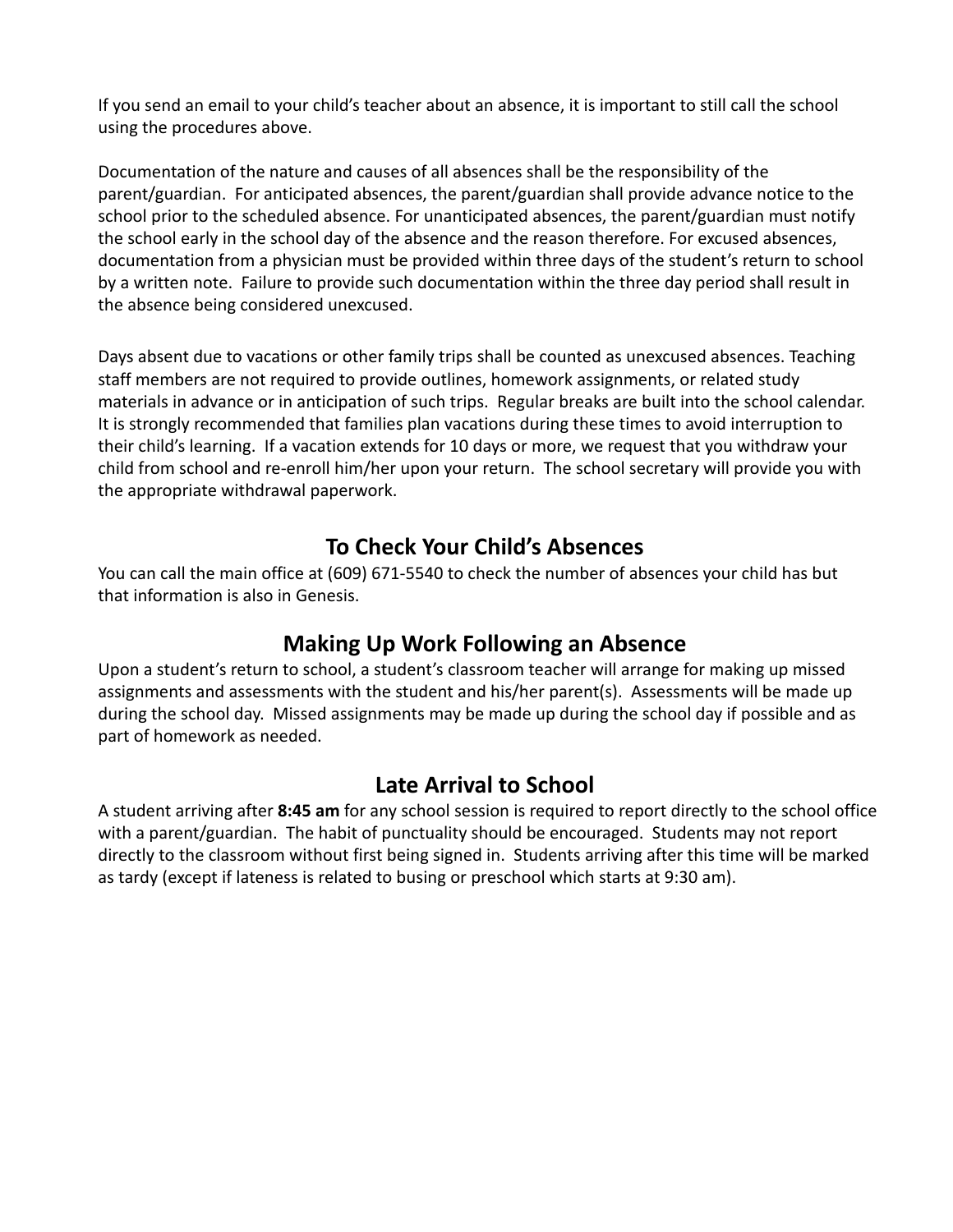# **Early Dismissal from School**

Parents are encouraged to schedule appointments after school hours. However, personal circumstances may arise requiring a student to be released early from school. To ensure the smooth and safe handling of such situations, parents must send a note that includes:

- Date
- Name of student
- Reason for the early dismissal (i.e. doctor/dentist appointment- doctor's/dentist's name, appointment time, and telephone number, etc.)
- A telephone number where the parents may be reached during the school day

A parent picking a student up early should come to the main office, and a staff member will call the classroom to have your child come. The parent/guardian will sign-out the student. Students returning to school after signing out earlier in the day must re-enter via the main office and sign back in.

*If someone other than the parent or guardian is to meet the student, a note is required indicating the person has parent/guardian permission to pick up that particular child. This person should also be ready to present a photoID upon arrival at Ben Franklin.*

# **Busing**

# **Transportation Department**

Susan Olman, Supervisor of Transportation (609) 671-5445 [solman@ltps.org](mailto:solman@ltps.org) (609) 947-8738 (Emergency)

Alberto Rodriguez, Transportation Coordinator (609) 671-5444 Customer service, Aide in Lieu

# **Bus Safety and Behavior Expectations**

Riding the bus is a privilege and students are expected to abide by school rules and act in a safe manner at all times. Failure to do so will result in a discipline referral to the main office, and, in serious cases, may result in loss of bus transportation. In such cases, parents shall provide for transportation to and from school during the period of such exclusion.

We use **ABCD** to help students remember how to behave on the bus:

- **A**ssigned seat
- **B**uckle up
- **C**orrect sitting
- **D**river is in charge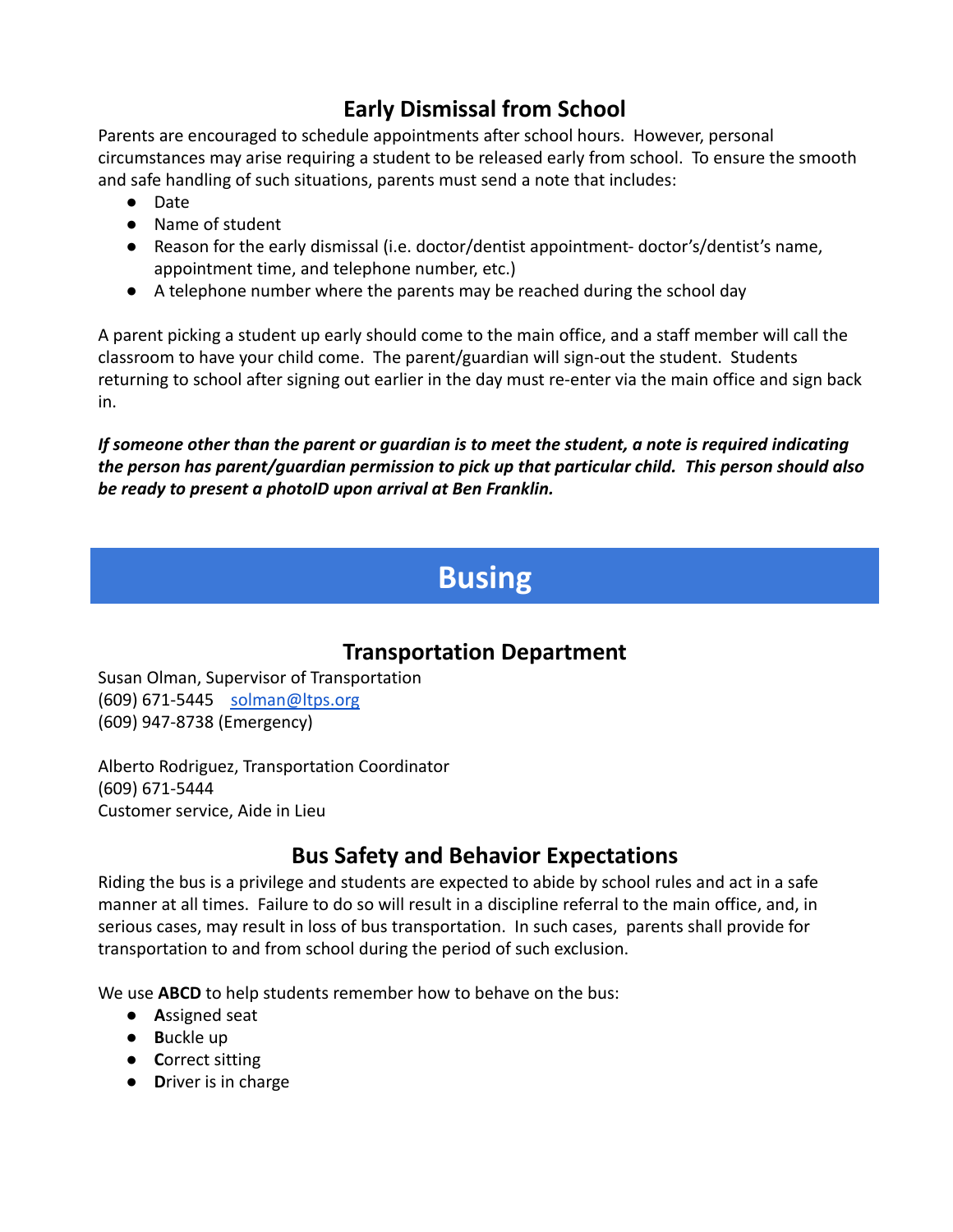Details about bus passes, pick up times, alternate pick-up/drop-off locations, and waivers can be found on the district's website.

# **Arrival and Dismissal**

Receiving and dismissing approximately 375 students between the ages of 3 and 9 is a large task and one that requires the assistance of every teacher and staff member of Ben Franklin. Your cooperation in following our expectations for these times greatly aids us in providing a smooth, efficient, and safe arrival and dismissal for all students.

### **Arrival**

- Students arriving between 8:15 am and 8:30 am proceed directly to the all purpose room.
- Students are released from the all purpose room at 8:30 am to go to classrooms. Students arriving between 8:30 am and 8:45 am report directly to classrooms.
- **Bus:** Our buses use the bus lane to drop off students. Staff members assist students as they enter through the front doors of the building.
- **Parent Drop Off:** Parents/guardians may walk their child to the front door of the building. Staff members meet students at the doors and help them proceed inside.
- **Car Riders:** Staff members assist in unloading students from cars. There is no need for parents/guardians to get out of cars. Students exit cars from the passenger side and enter the school through the side door. *Please read the specific Car Riders Safety First Directions below.*
- Students being dropped off after 8:45 am must be walked by a parent/guardian to the front entrance.
- When dropping off a student, refrain from using the bus lane as it creates a traffic and safety hazard for students.
- Do not park in drop off lanes or fire lane lanes.
- **● Do not drive through the Bus Circle when Buses are present or between 8:00 10:00 AM and 3:00-4:00 PM.**

### **Dismissal**

- **Bus:** Students riding buses are dismissed to the cafeteria where they sit in lines by bus. Attendance is taken to insure all bus riders are present. All changes are checked.
- **Parent/Guardian Pick Up:** Parents/guardians pick their children up at the Parent/Guardian Pick Up area which is the grassy area just outside the modulars. Staff assist students in this area. Parents/guardians need to sign students out at this location.
- **Car Riders:** Students are dismissed to the hallway leading to the side doors by the parking lot. Staff members assist students to the appropriate vehicles. *Please read the specific Car Riders Safety First Directions below.*
- **● After School Programs:** Students attending an after school program (i.e. PTO club, Y Program, etc.) report to the gym where staff ensure they are accounted for by their program leaders.
- All Preschool and Kindergarten students are escorted by staff to these areas.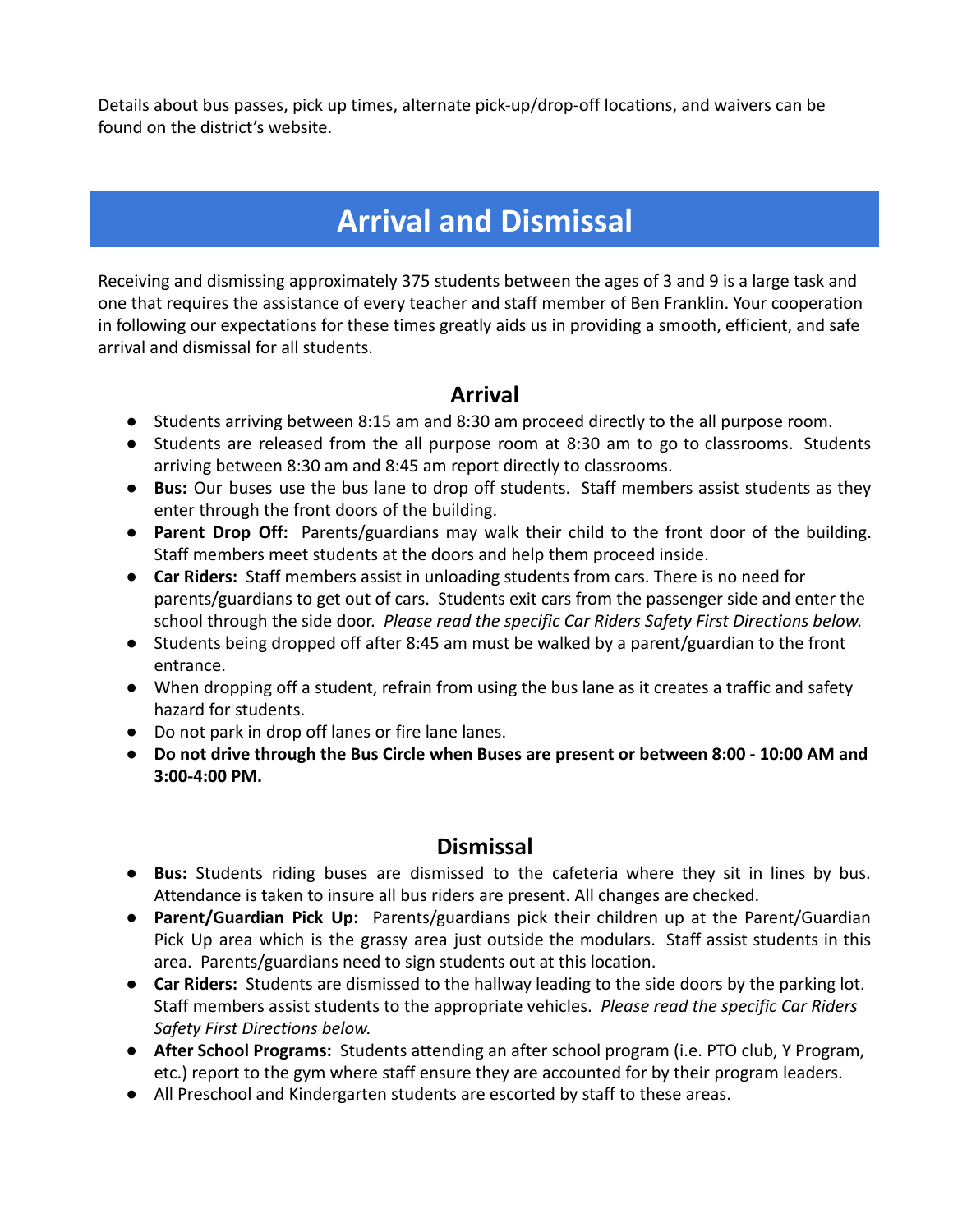# **Car Riders Safety First Instructions**

In an effort to maintain the safest possible environment for our students and families, please read and follow the guidelines below for drop off and pick up of students in the parking lot:

- 1. Please pull your car up as far as you can along the curb. Even if there is not a car directly behind you, chances are one will be soon. It is courteous, efficient, and safe to pull up as far as you can to allow the most amount of cars to line up along the sidewalk.
- 2. Please allow your child to exit from the PASSENGER SIDE of the car, directly onto the sidewalk. We make every effort to have a staff member directly assist children as they exit cars onto the sidewalk. It is very dangerous to exit on the driver's side and walk through traffic.
- 3. Please never pull around a car that is unloading. Often times the few seconds that may be saved, lead to stops in traffic that actually lose time and create dangerous situations in the parking lot. We are continually working to expedite the unloading process. Cars passing other cars actually creates situations that slow traffic down.
- 4. Please follow normal school and traffic laws.
	- a. Please obey the no left turn sign when turning onto Princeton Pike during drop off and pick up times.
	- b. Please refrain from using cell phones while driving.
	- c. Smoking on school grounds even in your car is prohibited.
- 5. Please refrain from parking and walking your child to the door. We fully understand how important it is to say goodbye in the morning, but parking and walking through the car traffic is dangerous for you, your child, and the other drivers.
- 6. If you have a question for a teacher in the morning, please write it in a note or call the office. During the morning arrival time, each teacher is on duty and has a very important responsibility in maintaining a safe environment.
- 7. Above all, please model cooperation, patience and teamwork for your child/children at all times in the parking lot.
- 8. During dismissal, place a paper with the name of your child(ren) on the dashboard

# **Changing Dismissal Plans**

If your child's dismissal plan is different on a given day, please send in a written note with your child's name, the date, the change in dismissal plans, and your signature. A separate note must be sent each time your child's dismissal plan is different. In order to ensure the safety of your child, one note covering multiple days will not be accepted.

If you need to change dismissal plans during the day, please call the main office at 609-671-5540. The main office will inform the teacher of this change. While emailing the teacher is a great additional step, calling the main office is important since a teacher may not see your email in time for dismissal due to an absence or simply because s/he is working with your child. If your child attends an after school program, it is important to inform that program separately of any changes since they will be looking for your child if you do not inform them.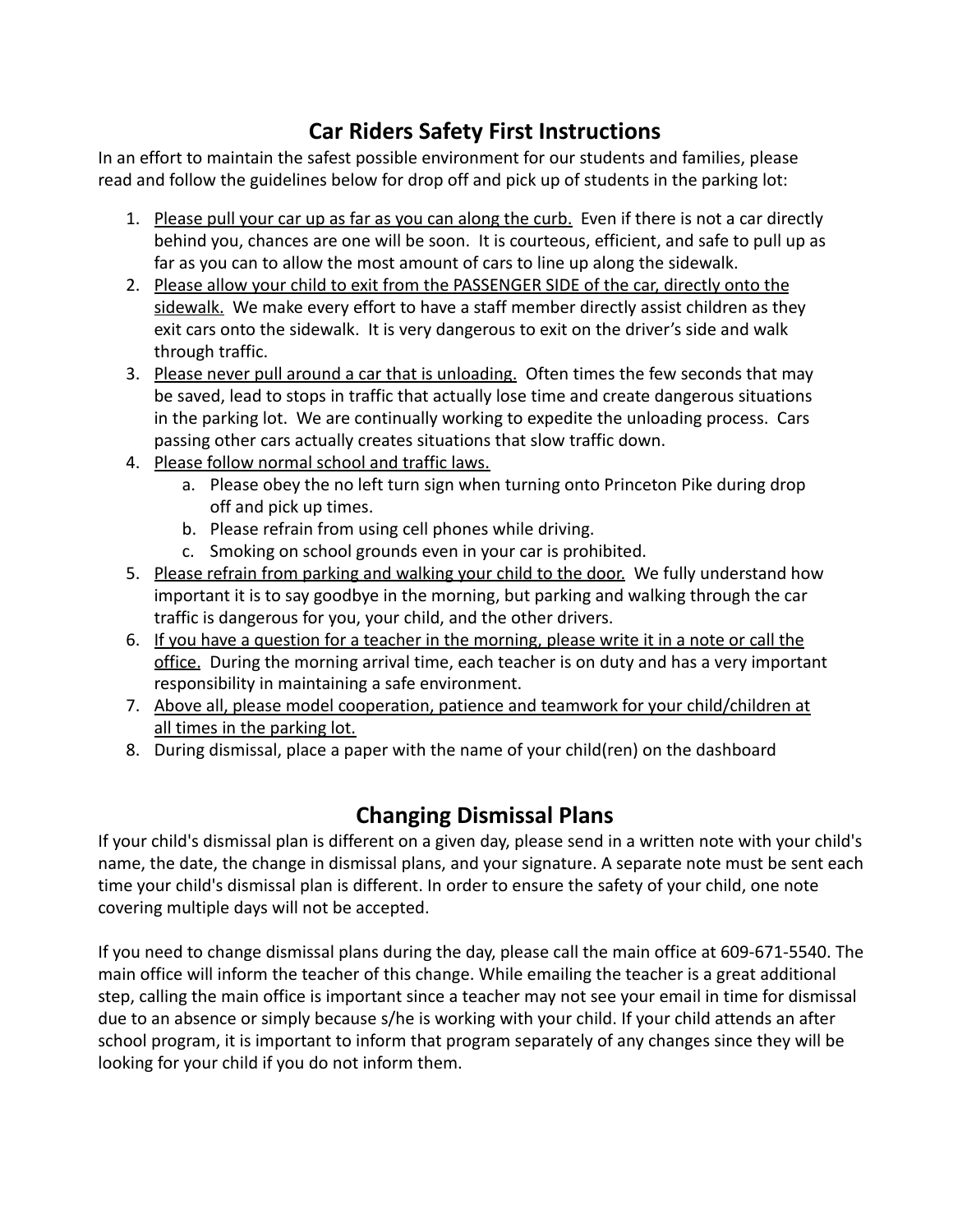## **Main Office Pickup Before 3:00 pm Only**

Please note that at 3:00 pm the main office begins preparations for dismissal. After 3:00 pm, students will not be dismissed from the main office. Families needing to pick up students from the main office may do so prior to 3:00 pm. After 3:00 pm, families may use the car rider pickup, parent/guardian pickup (aka walkers), or buses. We thank you in advance for your cooperation with this procedure to ensure the safe dismissal of all students.

# **Visiting Ben Franklin**

- When visiting, please park in the large parking lot and walk to the Main Entrance. Parking is always at a premium. You may park on the side of the road.
- All Ben Franklin exterior doors remain locked during the school day. Entrance to the building can be obtained through the front doors only. Please ring the bell on the right side of the entranceway. When a secretary responds you may announce yourself, and she will release the door.
- All visitors need to sign in and out at the main office and enter and exit through the Main Entrance.
- All visitors will receive a name tag at the main office and must wear it while visiting Ben Franklin.
- Please do not go directly to the modular units.
- Do not enter the bus loop between 8 am and 8:45 am OR between 3 pm and 4 pm. These are the times that buses are arriving and/or picking up students and we need to maintain a safe environment for all students.
- Please refrain from parking or idling in the bus loop during the school day. This includes times even when you may just be dropping something off quickly.
- Please refrain from parking in the handicap parking spots in the bus lane unless you have the proper tags for your car.
- Please refrain from entering the building during arrival and dismissal times as the presence of any additional adults in the halls as this causes unnecessary distractions during a busy and important time of the day. Parents/guardians arriving at these times of day should report to the main office.

# **Student Discipline**

### **Positive Behavior Supports**

**Responsive Classroom**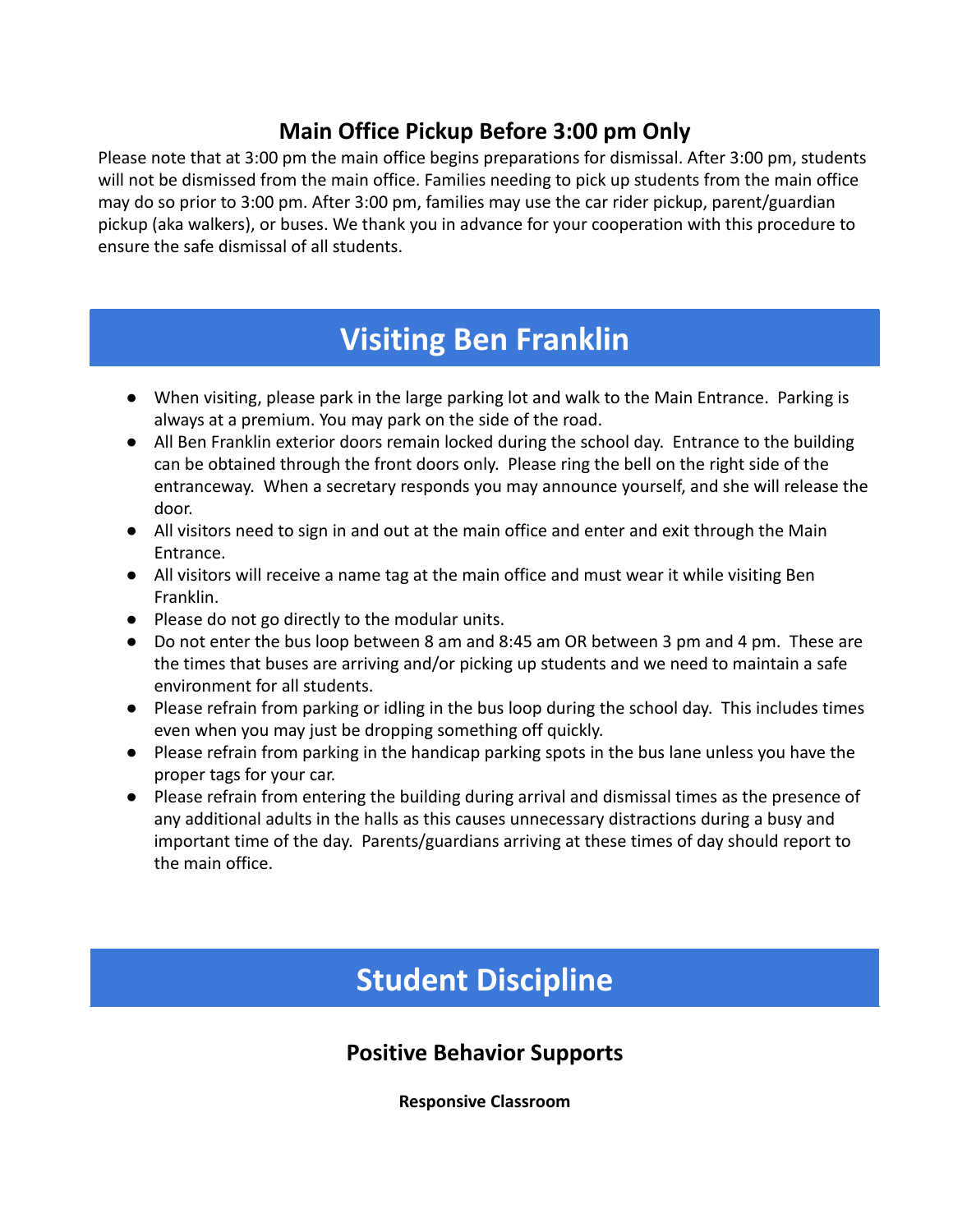The Responsive Classroom approach is a way of teaching that emphasizes social, emotional, and academic growth in a strong and safe school community. Developed by classroom teachers, the approach consists of practical strategies for helping students build academic and social-emotional competencies day in and day out. How students learn is as important as what they learn: Process and content go hand in hand. The greatest cognitive growth occurs through social interaction. To be successful academically and socially, students need a set of social skills: cooperation, assertion, responsibility, empathy, and self-control. At Ben Franklin, we place a strong emphasis on knowing the students we teach — individually, culturally, and developmentally — and partnering with their families for success. Some common practices seen in Responsive Classrooms include morning meeting, interactive modeling, positive teacher language, logical consequences, guided discovery, and academic choice.

### **Social Skill of the Month**

Each year, students experience a variety of programs and activities related to the pillars of character: trustworthiness, respect, responsibility, fairness, caring, citizenship as well as the social skill of the month. Ben Franklin focuses on a new social skill each month beginning with the Week of Respect in October.

# **Student Code of Conduct**

The ultimate purpose of discipline is to help students learn to be responsible, productive contributors to society. Teachers and administrators endeavor to be firm, yet fair, while maintaining the dignity of the student. Schools are responsible for all students whether they are in the classroom, hallway, bus, cafeteria, or on the playground.

When a student breaks a rule, a school staff member will work to help the student see the connection between his/her actions and consequences, as well as between the act and the rule that was broken. Logical consequences are considered, along with the age level and developmental needs of the students, the history of the unacceptable behavior, and the circumstances of the offense. This is all part of the responsive classroom approach and each teacher will work with their students to understand logical consequences. Logical consequences include:

- *Take a break* Student takes time to sit and reflect on behavior in order to regain self-control and make a positive plan for moving forward.
- *You break it; you fix it* Student takes responsibility for fixing a problem s/he caused.
- *Loss of privilege* Student temporarily loses a privilege after not meeting pre-established expectations.
- *Apology of action* Student uses both actions and words to apologize.

Student discipline is progressive. Most misbehavior is addressed at the classroom level with teachers and staff. Student discipline may include a school administrator when misbehaviors continue beyond this or when the seriousness of a situation requires corrective action from a school administrator. Bus-related misbehavior is addressed by the bus driver initially. If needed, it is forwarded to school administrators.

The Lawrence Township Board of Education has adopted a Code of Student Conduct prescribing the rules and regulations for the control, discipline, suspension, and expulsion of students. These rules and regulations are intended to promote an atmosphere within the school, which is conducive to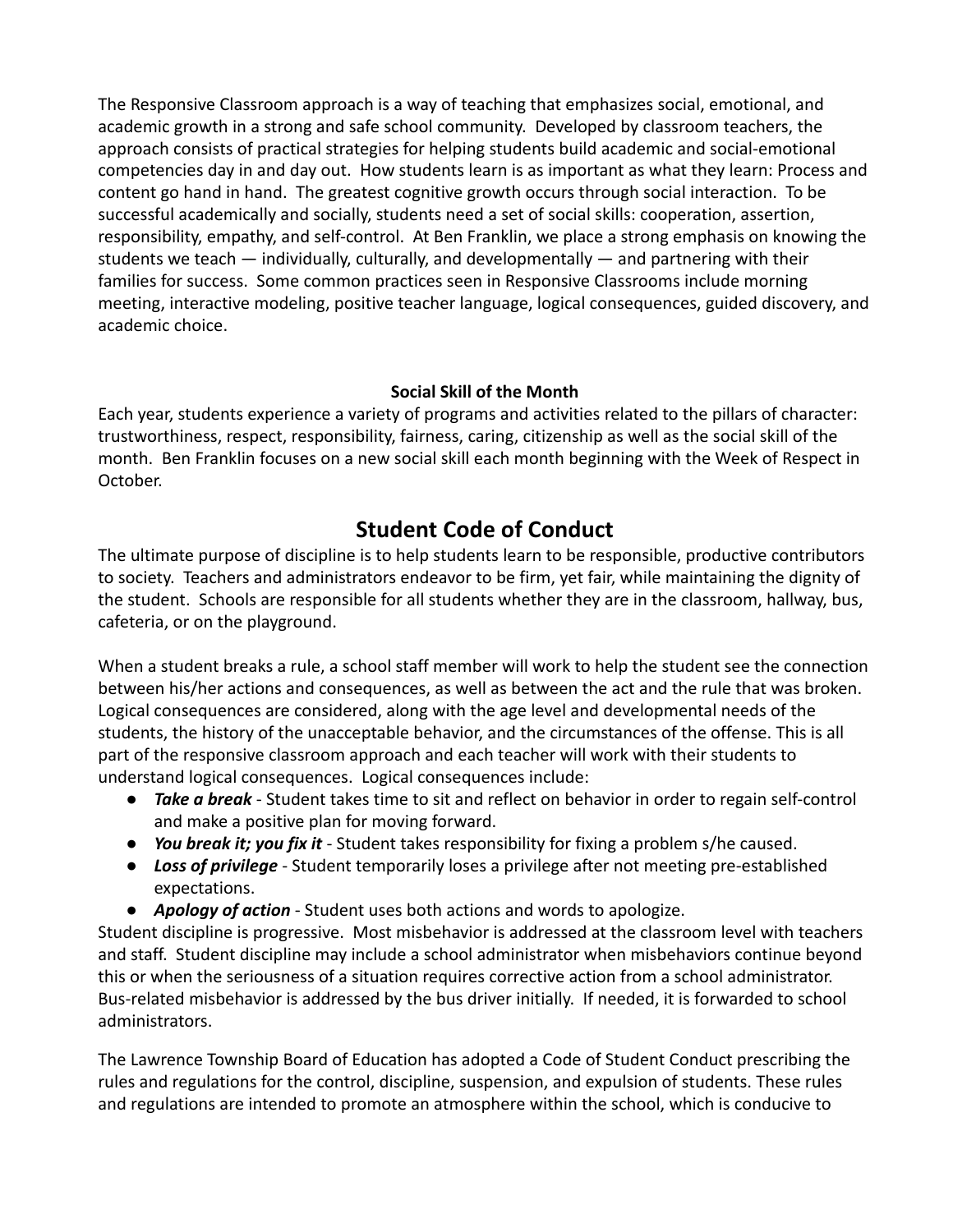learning as well as ensure the protection of the rights of students. Inherent to a democratic society is the fact that rights entail responsibilities. Self-respect and respect for others are major goals of the Code. Students have the right to avail themselves of a free public education. However, students have a responsibility not to interfere with the education of other students. An electronic copy of the discipline code is available on the district website at [www.ltps.org](http://www.ltps.org). A hard copy is available in the main office.

## **Harassment, Intimidation, and Bullying**

"Harassment, intimidation or bullying means any gesture, any written, verbal or physical act, or any electronic communication, whether it be a single incident or a series of incidents that is reasonably perceived as being motivated either by any actual or perceived characteristic, such as race, color, religion, ancestry, national origin, gender, sexual orientation, gender identity and expression, or a mental, physical or sensory (handicap) disability, or by any other distinguishing characteristic, that takes place on school property, at any school sponsored function, on a school bus, or off school grounds… that substantially disrupts or interferes with the orderly operation of the school or the rights of other students and that:

- A reasonable person should know, under the circumstances, will have the effect of physically or emotionally harming a student or damaging the student's property, or placing a student in reasonable fear of physical or emotional harm to his person or damage to his property;
- Has the effect of insulting or demeaning any student or group of students, in such a way as to cause substantial disruption in, or substantial interference with, the orderly operation of the school;
- Creates a hostile educational environment at school for the student;
- Infringes on the rights of the student at school by interfering with a student's education or by severely or pervasively causing physical or emotional harm to the student."

All formal reports of possible Harassment, Intimidation, and Bullying must be first submitted to the building principal. The building principal determines if the report contains:

- Evidence of a violation of the Student Code of Conduct
- Evidence of a potential violation of the Harassment, Intimidation, and Bullying policy

All situations where there is a violation of the Student Code of Conduct are addressed by the school regardless of whether or not it appears that there is a potential violation of the Harassment, Intimidation, and Bullying policy. Consequences are determined by the acts committed, the age level and developmental needs of the students, the history of the unacceptable behavior, and the circumstances of the offense; **not** whether the incident is labeled as bullying or not.

If there is evidence of a potential violation of the Harassment, Intimidation, and Bullying policy, the building principal will request that the school's anti-bullying specialist start a formal investigation to determine if the situation is in violation of the Harassment, Intimidation, and Bullying policy. The school will inform the families of students involved and the school's anti-bullying specialist will begin the investigation.

Students who have witnessed or been victimized by harassment/bias statements/actions or bullying should report the incident immediately to a teacher, counselor, and/or an administrator. For detailed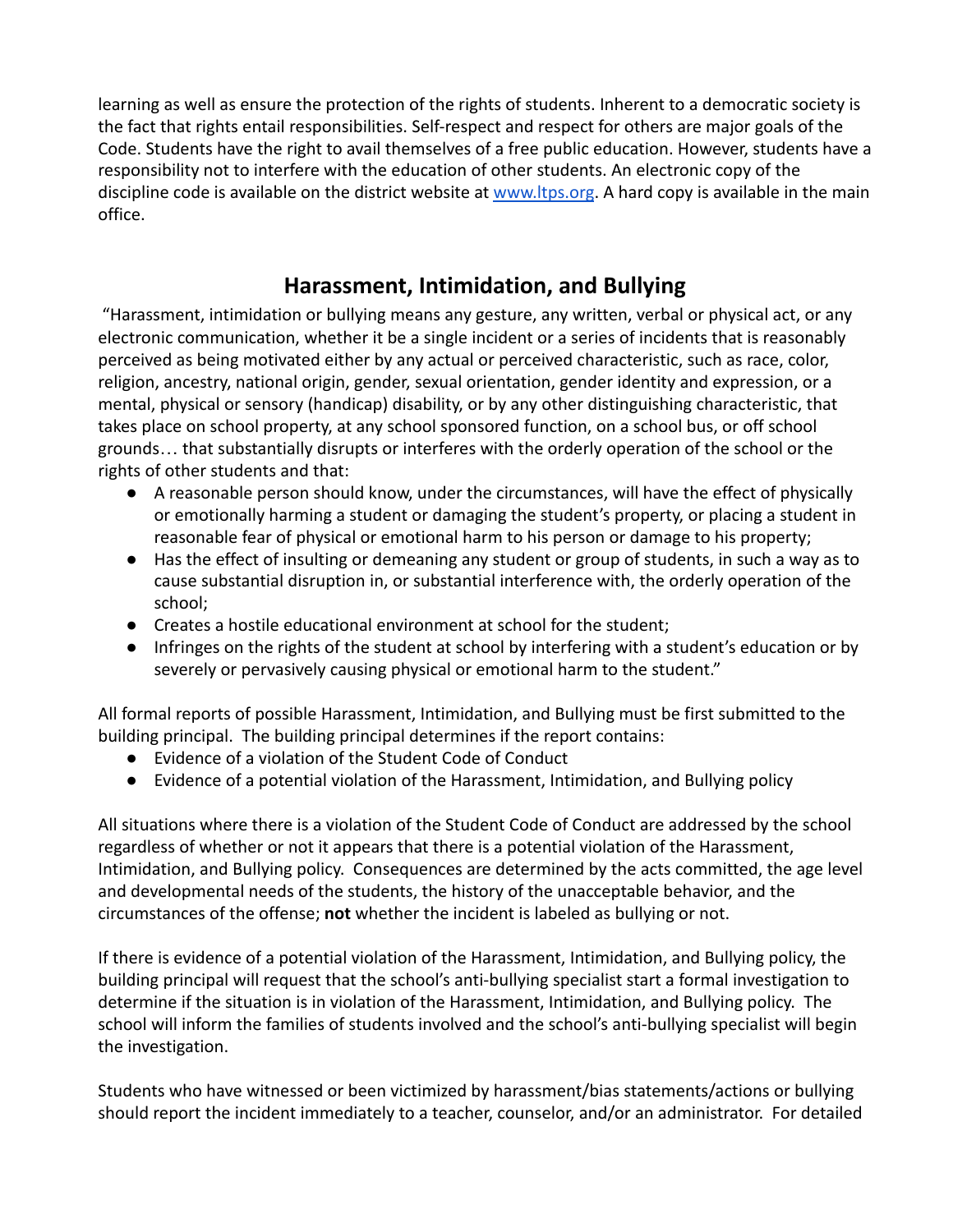information regarding procedures and guidelines related to district policy 5512 Harassment, Intimidation, and Bullying please visit [www.ltps.org.](http://www.ltps.org)

If you would like to file a formal complaint regarding Harassment, Intimidation, and Bullying, please contact Jay Billy at *jbilly*@ltps.org.

Ben Franklin Anti-Bullying Specialist: Destiny Cherry, [dcherry@ltps.org](mailto:dcherry@ltps.org) District Anti-Bullying Coordinator: Melanie Fillmyer, [mfillmyer@ltps.org](mailto:mfillmyer@ltps.org)

# **Lunch, Recess, Snacks, and Foods in the Classrooms**

### **Lunch and Recess Behavior Expectations**

Students have lunch in our cafeteria and recess on the playground and blacktop area. During inclement weather, students may have indoor recess in the cafeteria. Please remember to make sure your child has appropriate, supportive footwear for playing during recess. Though there are staff members present who can assist students in opening lunch containers, it is best if you pack a lunch in containers that your child is able to open independently.

Students are expected to abide by school rules and act in a safe manner at all times. The following are acronyms we use for our expectations for recess and lunch:

**P**lay fair and safely **L**ook to include others **A**lways use equipment safely **Y**ou'll have fun!

**PLAY**

**EAT**

**E**at your food neatly **A**lways recycle and throw out trash **T**alk quietly with friends

The teacher aides and teachers at lunch and recess make initial decisions if a student does not follow these expectations. The majority of these discipline issues are resolved at this level and are used as teaching opportunities for students. Teacher aides and teachers may determine that a student needs to speak with an administrator in the main office if a student repeatedly has difficulty following these expectations or if a specific situation warrants this level of attention.

### **Purchasing a School Lunch**

**\*\*During the 2021-22 School Year ALL LUNCHES are Free**

Marybeth DiLorenzo, Director of Dining Services [mdilorenzo@ltps.org](mailto:mdilorenzo@ltps.org) (609) 671-5594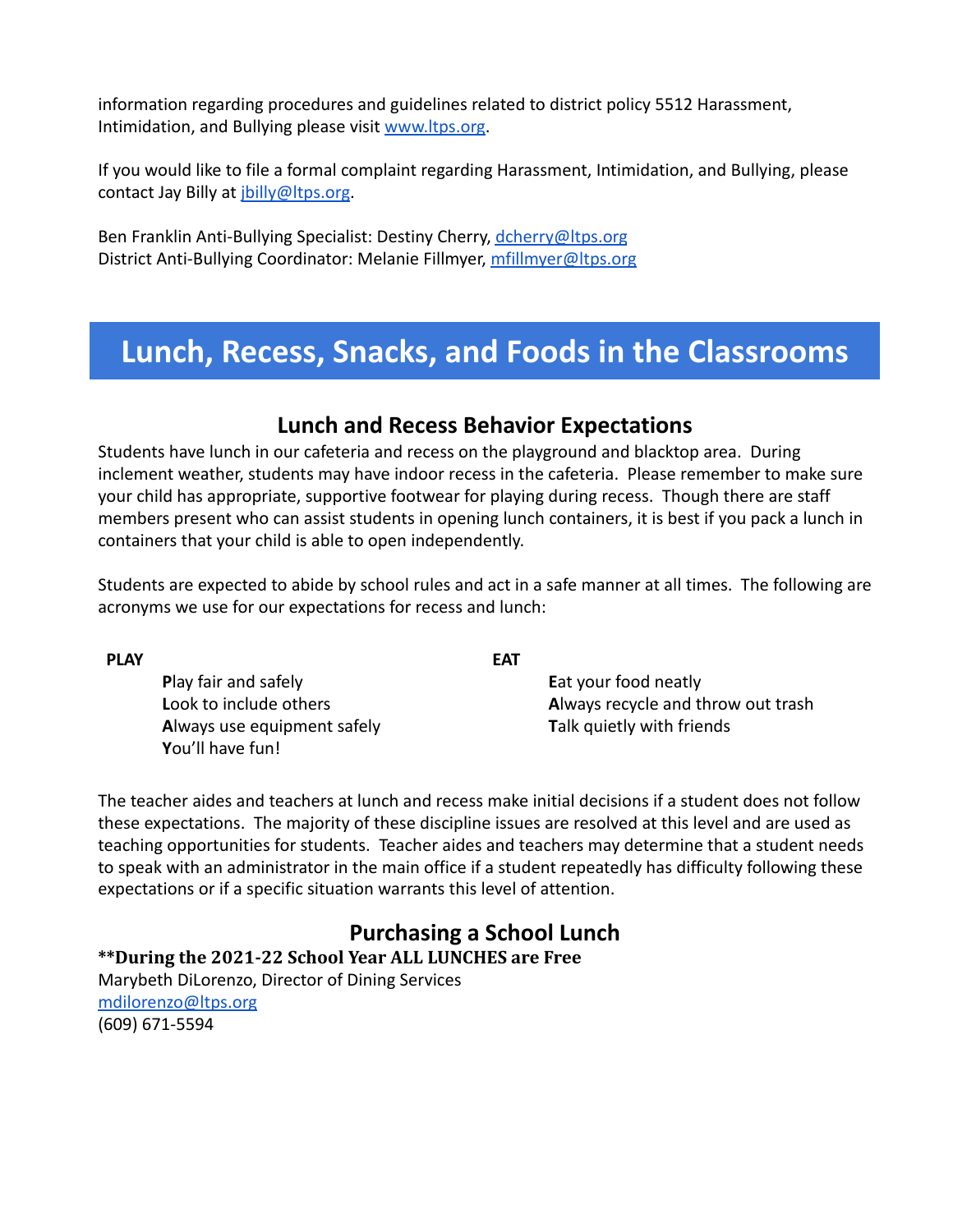Students may bring a lunch from home or purchase a school lunch. A lunch menu will be sent home each month to assist you and your child in making lunch decisions.

### *We will not be using this during the 21-22 School Year*

Lawrence Township schools participate in a program of electronic lunch payment – My School Bucks Point of Sale. You can pay for your child's lunches electronically. You can also check your child's current school meal account balances and monitor what items s/he purchases at school. A link to more information about the lunch program appears on the district website under the Parents dropdown menu. You can also go to [http://www.myschoolbucks.com/](https://www.myschoolbucks.com/ver2/login/getmain?requestAction=home)

If you prefer, you may send cash or check to school for lunch payments. Please be sure that all money is in a sealed envelope clearly labeled with your child's name and the teacher's name.

## **Snacks and Food in the Classrooms**

You may choose to pack a healthy snack and water for your child each day. Water will help us maintain a clean classroom environment. Snacks are eaten in classrooms and may be eaten in the morning for those with a late lunch and in the afternoon for those with an early lunch. Snack times are determined by each teacher. Please contact the teacher if your child has any special dietary concerns.

The Board of Education recognizes that child and adolescent obesity has reached epidemic levels in the United States and that poor diet combined with the lack of physical activity negatively impacts on students' health, and their ability and motivation to learn (LTBOE Operations Policy 8505.) The following items may not be served, sold or given out on school property at anytime before the end of the school day:

- Foods of minimal nutritional value (FMNV) as defined by U.S. Department of Agriculture regulations;
- All food and beverage items listing sugar, in any form, as the first ingredient;
- All forms of candy.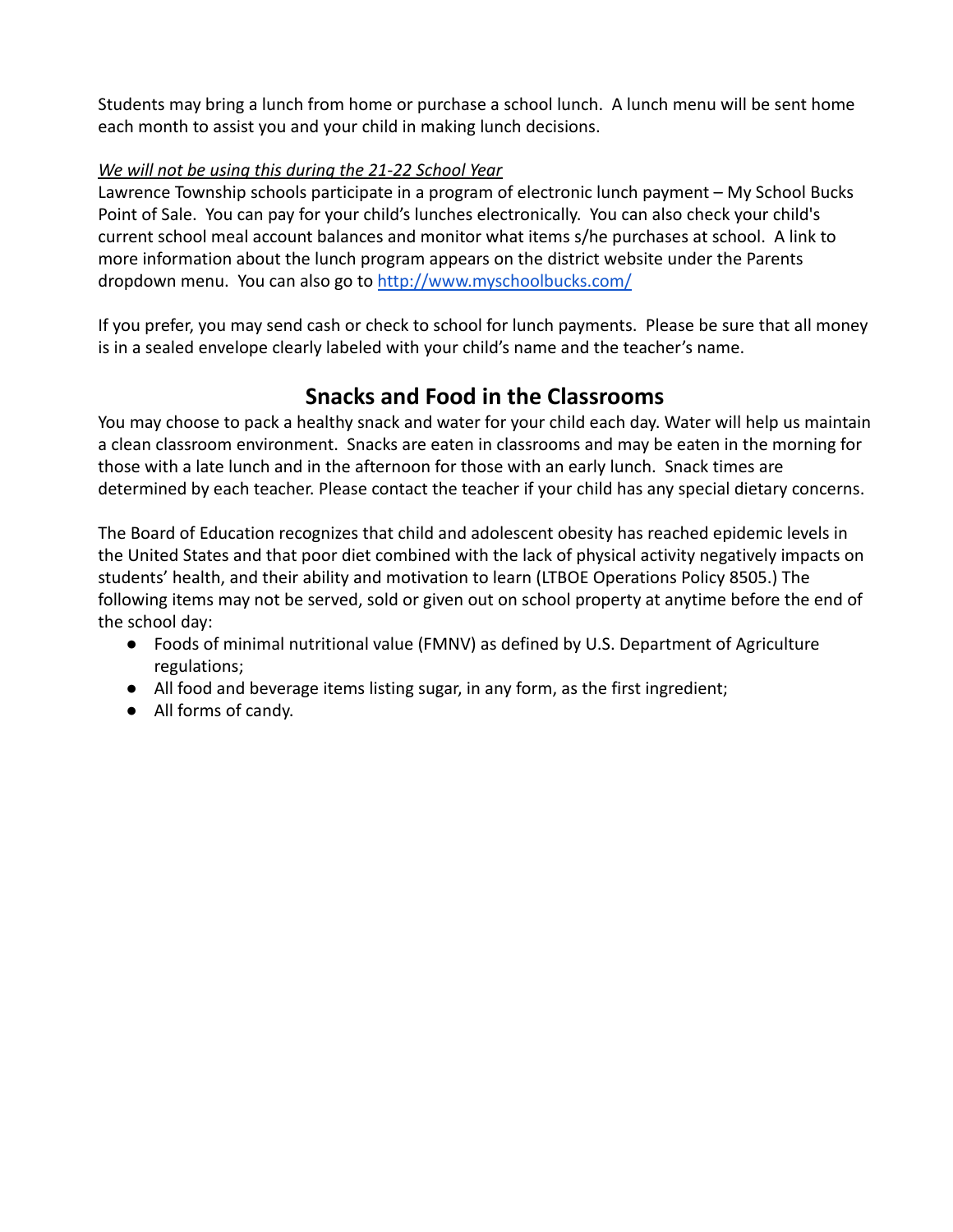# **Games, Electronic Devices, & Cell Phones**

Due to the risk of loss, damage and disruption to the learning environment the use of these items during the school day is strongly discouraged and students are responsible for their safe keeping. Students are encouraged to engage in social interactions with their peers during lunch, recess, and on the bus ride to and from school. If games and electronics are brought to school, students will be required to keep them off and in their backpacks during school instructional hours. Cell phones and other devices may not be used during school hours. If students bring devices and they become a distraction, they will be confiscated and returned to parents. Any cell phones or devices that are seen taking pictures/video of others will be confiscated.

# **Lost and Found**

The Lost and Found is located in the front entrance of the school. It is helpful to label all of your child's belongings on the inside with his/her first and last name if possible. Items found with a student's name on it can easily be returned directly to the student in his/her classroom.

If your child loses an item, please check here for it. You can either check for it here yourself one day or send a note or email to your classroom teacher requesting that your child check the Lost and Found. It sometimes takes a day or two for a lost item to turn up at the Lost and Found. So it is helpful to check back once or twice. The school does clean out the Lost and Found a few times during the year and often announces this before doing so to give families the opportunity to check for lost items one last time.

# **Health Office**

Mrs. Cynthia Brennan, RN, CSN (609) 671-5540, Option 3 (phone) [cbrennan@ltps.org](http://cbrennan@ltps.org)

#### **EMERGENCY CARE FORM**

The main purpose of the emergency care form is to help us to locate the parent in the event of illness or emergency involving your child. Hospitals and private doctors will not give emergency medication or treatment or perform any kind of surgery except when the parent or guardian is present. It is very important that we be able to locate you at any time. Please list phone numbers of neighbors who will know where you are for emergency calls and who may pick up your child when he/she feels ill and you are not at home. In special cases, you may wish to call and give the school secretary a number where you can be reached for the day.

#### **SCHOOL NURSE**

A full time nurse is assigned to each of our schools. Students requiring first aid or medication will be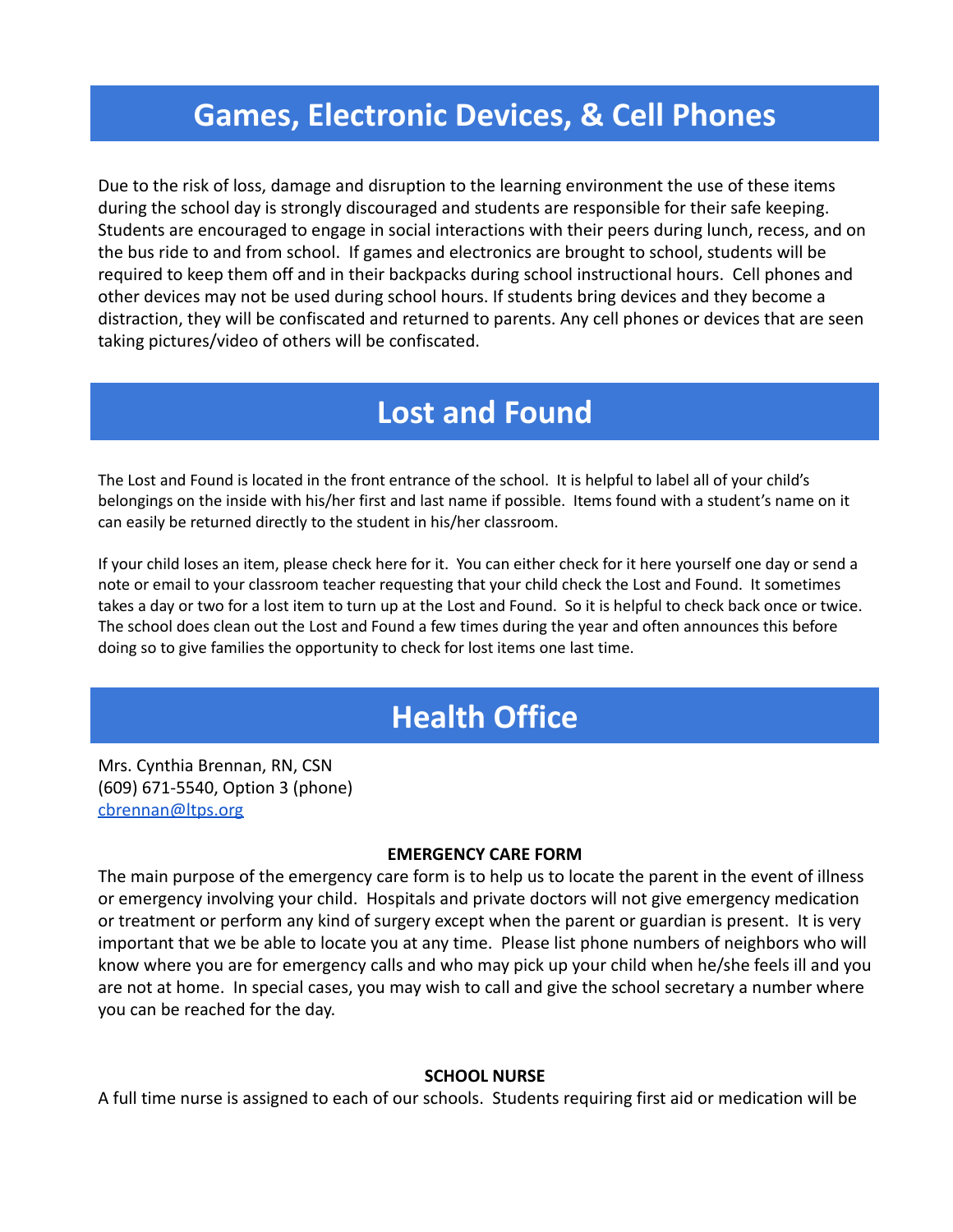handled by the nurse. No medication can be taken by a child without having been dispensed by the nurse. Children should stay home if they are sick.

In addition to providing medical care, the nurse provides screenings as required by NJAC 6A:16 which may include hearing, vision, height, and weight, blood pressure and scoliosis. The school nurse would be happy to talk to you concerning any specific medical or physical problems experienced by your child.

#### **Exclusions From School**

Below is a list of most commonly seen illnesses and the exclusion time from school. These exclusions are an effort to control the spread of communicable disease in the classroom. It is understood that balancing work responsibilities with the care of an ill child can be difficult. May children return to school sick because they are anxious to return or fear missing a special event. It is important to remember that children sent back to school, before they are recovered from an illness for whatever reason, may still be contagious and able to infect others. Children who are not feeling well have difficulty performing well in school.

### **Look for specific COVID 19 Protocols for exclusion and quarantine.**

### *Not sharing germs by staying home when you are sick is the best way to prevent the spread of illness.*

If your child exhibits the following illnesses please adhere to the below procedures for remaining home:

#### **Fever**

Any child with a temperature of **100 degrees** or more is excluded from school. Children must be fever-free *(temperature below 100 degrees)* **for a full 24 hours without the use of fever-reducing medicine,** BEFORE returning to school. Children's temperatures do not remain constant throughout the day. It is important to check your child's temperature a few times throughout the day. Not just in the morning or at night, to be certain they have completely recovered from their illness.

### **VOMITING AND/OR DIARRHEA**

Children with stomach viruses often do not have a fever. It is difficult to know whether a child's vomiting or diarrhea is caused by virus, something they ate or some other reason; therefore, any child who vomits or has diarrhea is excluded from school. Children who vomit or have diarrhea must remain home until they **have not vomited or had diarrhea for a full 24 hours**. Children should be **tolerating regular meals** without discomfort.

### **COUGH**

Children who are **coughing continuously** should remain home if; the cough is such that it interferes with their ability *OR* the ability or others to concentrate on school work, **even if they are fever-free**. **Written permission from the parent/guardian** is required in order for children to have COUGH DROPS in school. Because of the potential for choking, students are required to come to the Health Office to have their cough drops.

#### **STREP THROAT**

Children diagnosed with **strep throat** must be on **antibiotic therapy for a full 24 hours** before returning to school. They must also be **fever-free for a full 24 hours** before returning to school.

#### **PINK EYE**

Children diagnosed with **bacterial conjunctivitis** must be on **antibiotic therapy for a full 24 hours and**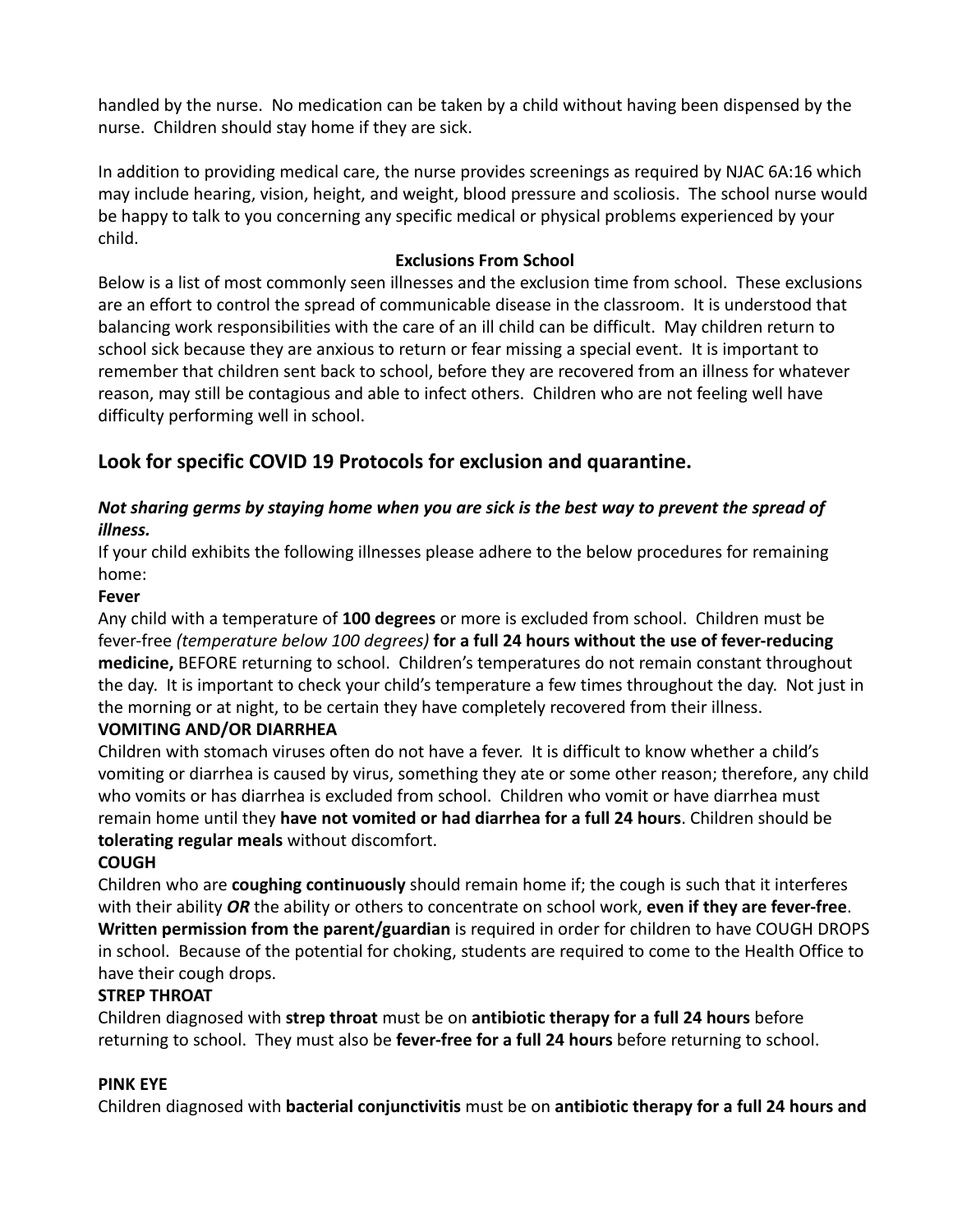#### **have no purulent discharge** from the eye(s) before returning to school. **INFLUENZA-LIKE ILLNESS (ILI)**

Children with a fever, cough, and/or sore throat are considered to have *ILI*. Children with ILI should stay home and not go into the community (except to seek medical care) for *AT LEAST 24 HOURS* **after being fever free without the use of fever-reducing medicine.**

### **CHICKEN POX**

Children diagnosed with Chicken Pox may return to school when exposed scabs are dry.

### **Infectious Skin Conditions**

Student must be on prescribed medical treatment for 24 hours prior to returning to school. For open and/or draining lesions, exposed areas of skin must remain covered while in school.

### **Diabetes**

Diabetes is a serious chronic disease and must be managed 24 hours a day. Students with diabetes will work with the school nurse to develop a health plan. For more information see Board Policy 5338 **Allergies in School**

Students with severe allergies may be at risk for anaphylaxis, a sudden and severe reaction that can involve various areas of the body. Please see Policy 5331, which has been developed in accordance with the guidelines for the management of life threatening allergies in schools developed by the NJ Department of Education. The roles and responsibilities for managing allergies are outlined in Regulation 5331 D. Parents should inform their school nurse of any concerns they have about severe allergies and the management of the allergy in school.

### **Exclusions from school for non- illness**

### **Lice**

Pediculosis capitis is an infestation of the hair on the scalp. The gold standard for diagnosing head lice is finding a live louse on the head. Students will be sent home if the school nurse determines that the student has lice. Students would be allowed to return to school after proper treatment with an anti-pediculosis shampoo and rechecked by the school nurse. If the child continues to show evidence of live lice infestation, he/she will be excluded until the signs dissipate. If the nurse determines no live lice upon return to school s/he may return to class. If a student returns to school with nits only s/he will return to class. Please contact your school nurse for more information.

### **Medications**

### **Medications During School Hours:**

Whenever possible, the parent/guardian should arrange with their physician for medication to be given outside of school hours. If, however, their physician deems it necessary for the student to take medication during school hours, there are specific procedures to follow. **These procedures are to be followed for all medications, including over-the-counter or short-term medications such as antibiotics or cough medicine.** (Medication forms are online-at our district website). New doctors' orders are required at the start of each school year.

- 1. The physician must complete and sign one of the three District forms:
	- a. Asthma Action Plan- Students who have asthma and use an inhaler or nebulizer.
	- b. Allergic Reaction Action Plan- Students who have food or other allergies and require emergency medication.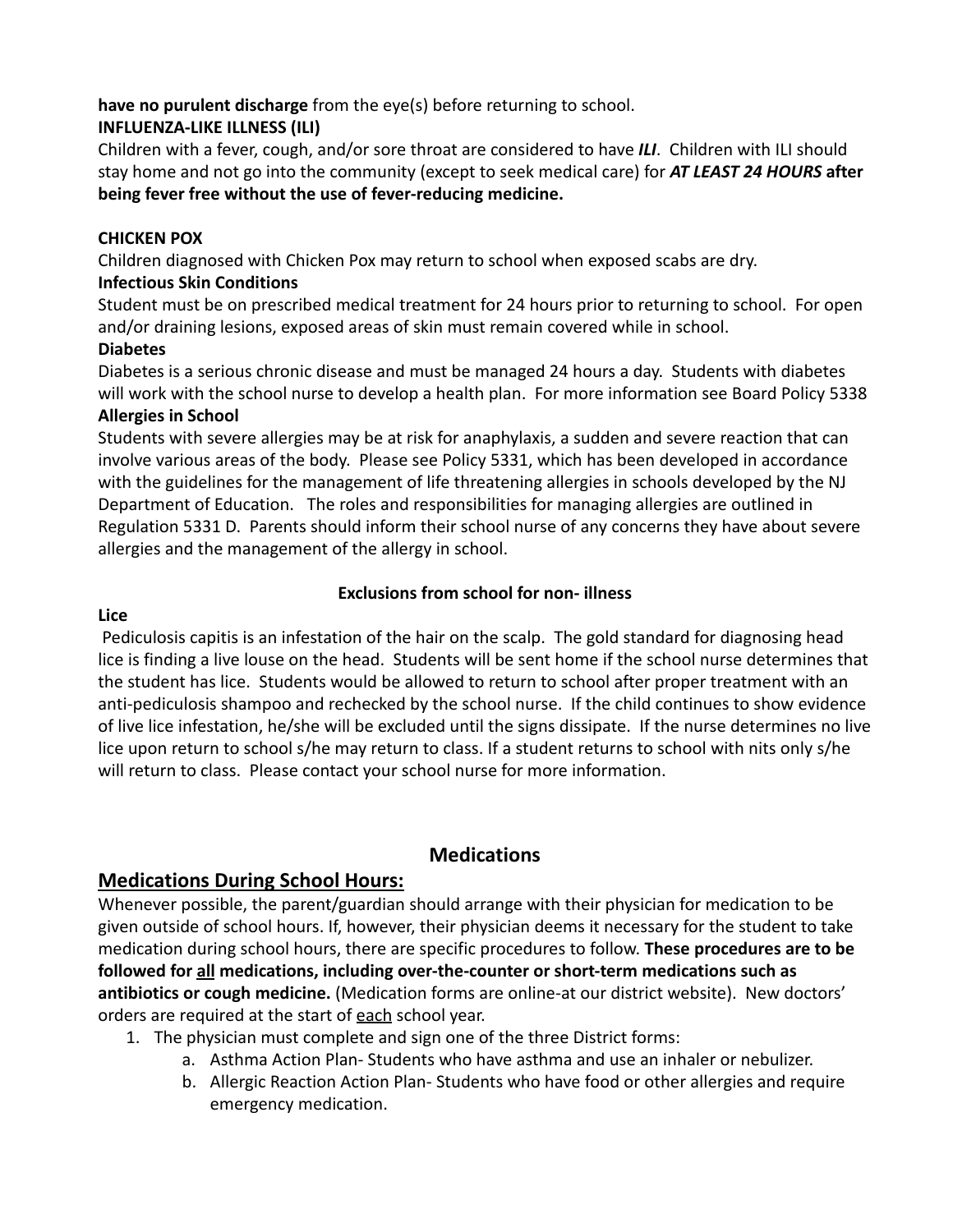- c. Request for Administration of Medication- Any other medication required during school hours.
- 2. The parent/guardian must sign the medication form and return it to the nurse.
- 3. Children in Pre-Kindergarten through sixth grade are not allowed to carry or self-administer medication.
- 4. **Asthma Inhalers and Epi-Pens ONLY Permission to Self- Administer Medication (Grade 7-12)**
	- a. The physician and parent must sign that the student is capable of self-administering their medication.
	- b. The student must demonstrate to the school nurse that they have proper knowledge and use of their medication.
	- c. Please call your school nurse to review the District's policy regarding under what circumstances students are permitted to self-administer medication during school sponsored events.
- 5. For the safety of all students, medications must be hand delivered to the school nurse by the parent/guardian in the original pharmacy labeled container.
	- a. When getting the prescription filled, ask the pharmacist to provide an extra labeled container for school.
- 6. **Asthma Medication via NEBULIZERS:**
	- a. In addition to the medication, the parent needs to also provide a mask, chamber & tubing that will remain in the Health Office.
- 7. **The prescribing physician must provide written orders if there is a change in the original order. New orders are required in September even if a change order was received during the school year. New orders are needed every September.**

### **Medications On Field Trips:**

- School law forbids teachers from administering medication in school and also on school sponsored trips. This can create problems due to the shortage of qualified substitute nurses available to accompany students on a field trip in order to administer medication. We are committed to meeting the health needs of each student, but we must also consider the health and safety needs of all the students remaining in the school building. Consequently, we would appreciate your cooperation. If your child will require medication on a field trip, please review the following option regarding field trips:
- Parent/Guardian may accompany the student and give the needed medication.
- Adjust the time for daily medication to be given, i.e., before the trip, after the trip as the student's doctor requires. (Not Asthma medication or Epi-Pens)
- If the student has asthma and cannot self-administer his/her own medication, a parent/guardian or nurse will need to accompany the student.
- If the student has a life threatening allergy that requires emergency medication, a parent/guardian, nurse or District employee trained as a designee must accompany the student.
- **Please call the school nurse several weeks before a scheduled trip if you need to make special arrangements for your child**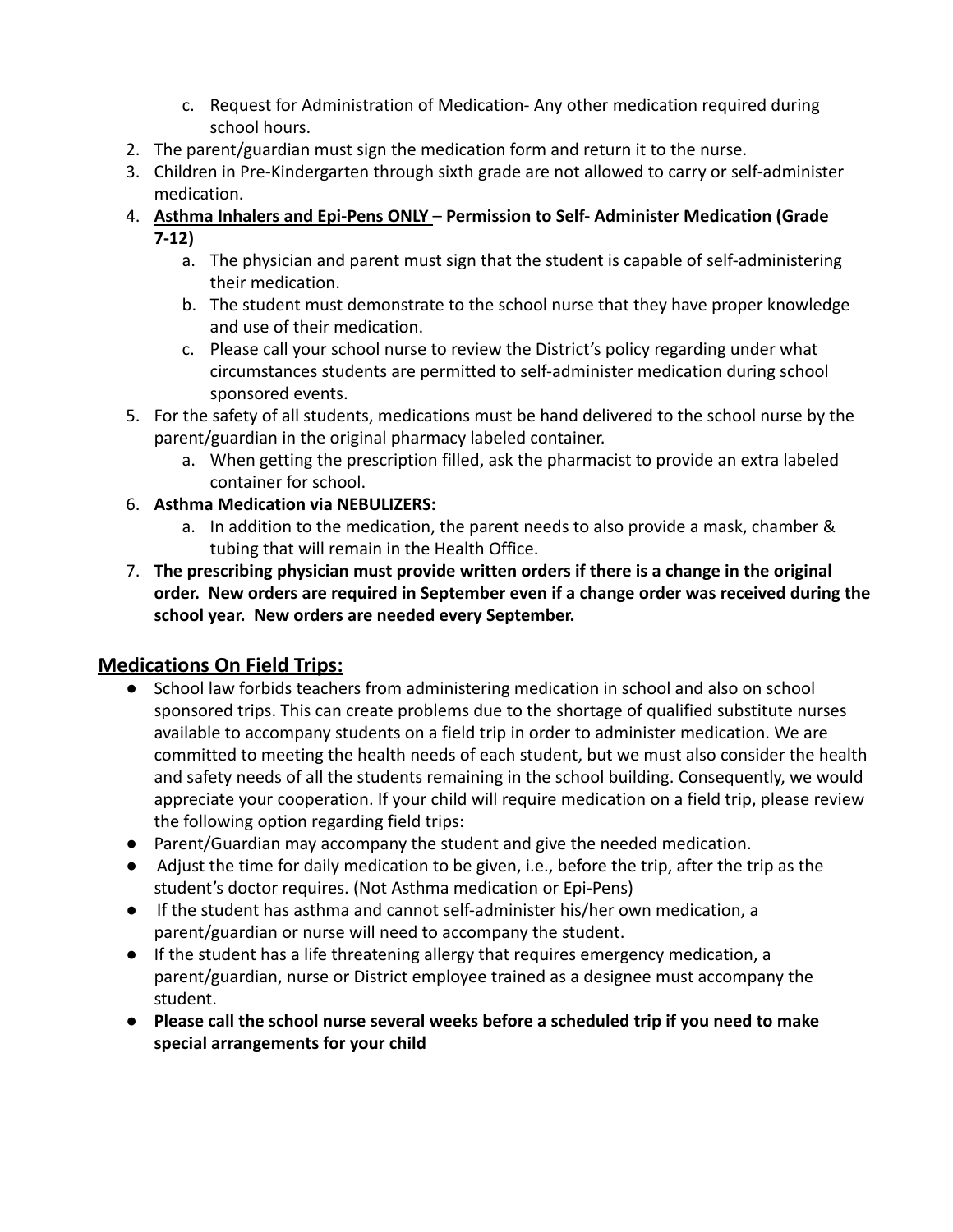# State ordered face coverings

### Masks

- It is mandatory to wear a mask on school grounds and on the bus at all times unless doing so would inhibit the student's health (No Gaiters or masks with valves or vents).
- Students not wearing a mask will not be allowed to enter or stay in the building unless they have the appropriate doctor's note to exempt them from mask wearing .
- Appropriate accommodations will be made in the event that a student cannot wear a face mask.
- Students must provide their own mask and wear it to school everyday. Masks should be washed at the end of each day.
- Masks may not display inappropriate messages or images or content offensive to others. For example: alcohol, language, symbols, drugs, etc.
- It is recommended that students bring an extra mask with them to school in the event that their mask breaks, is damaged, or becomes wet.

# **School Counseling/Guidance Office**

Ms. Destiny Cherry [decherry@ltps.org](mailto:dcherry@ltps.org)

A school counselor serves in many different roles but the primary role is that of a support for students. Through class, small group, and individual interactions with students, the school counselor at Ben Franklin facilitates personal, social, and intellectual growth. Ms. Cherry helps students develop decision-making skills, adjust to new experiences, and understand their personal abilities to support the enhancement of students' educational experiences. She also serves as a support to teachers to provide insights on special needs of students.

Ms. Cherry also serves as resources to parents and families to ensure every student experiences academic as well as social and emotional growth. Parents should feel free to contact her when they feel their child needs a safe place to go to express his/her thoughts, feelings, and concerns.

Ms. Cherry also works closely with LIS school counselors to provide a smooth transition for students as they move on to LIS in fourth grade.

# **Academic Program**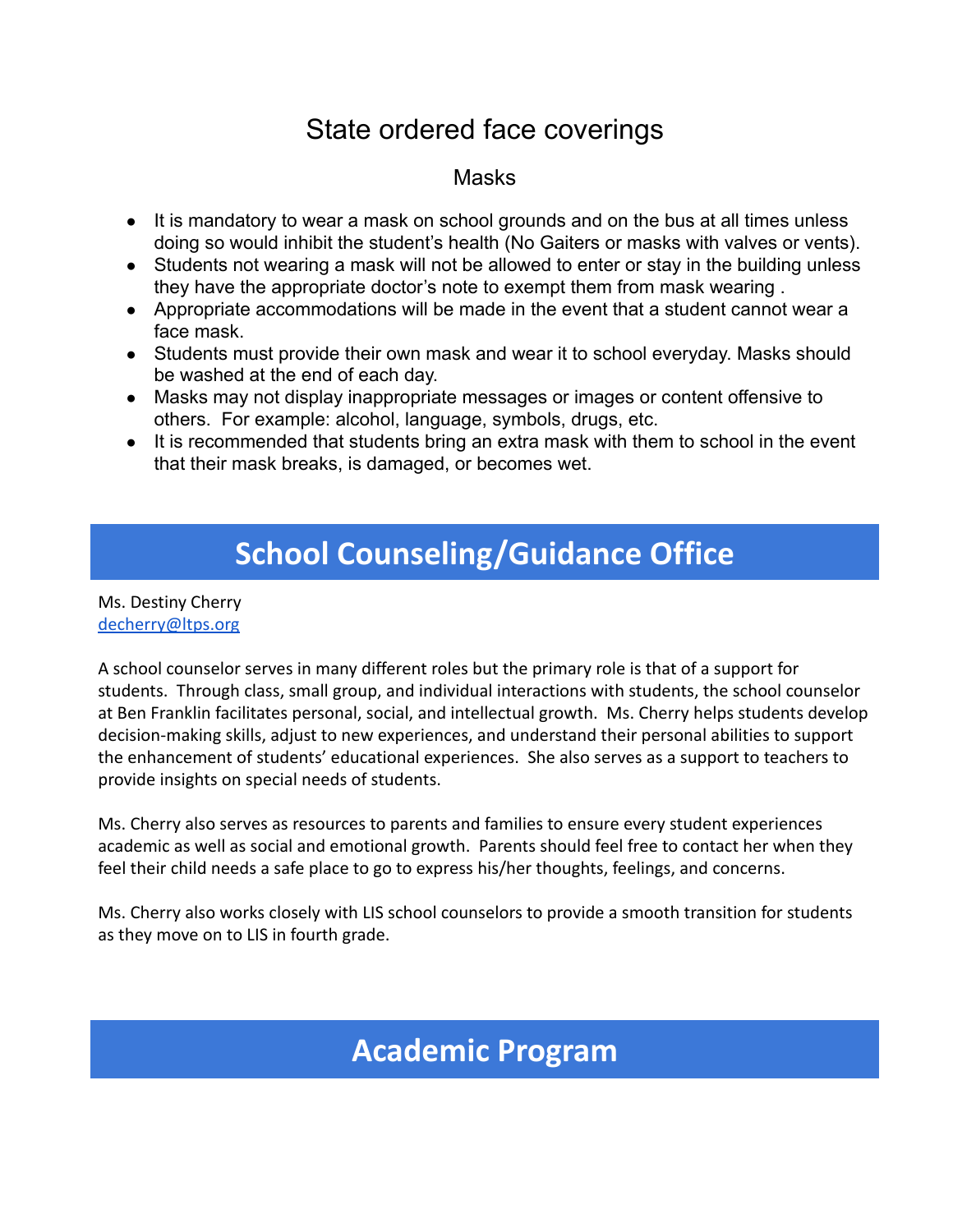### **Language Arts**

Literacy at Ben Franklin supports students as they learn to read and write with increasing skill and fluency. Students enjoy showcasing their literary knowledge through discussions with peers and teachers during whole-class direct instruction, individual conferences, and small group instruction. The standards-based curriculum focuses on reading and analyzing literature and informational text, writing, foundational skills, and speaking and listening. Daily instruction is organized in a workshop structure where students engage in authentic reading and writing while the teachers take on the role of mentors and coaches. Additionally, teachers engage students in interactive read alouds, shared reading, guided reading, and interactive writing, during which students are exposed to both complex text and books that correlate with their independent and instructional levels.

### **Mathematics**

Mathematics at Ben Franklin focuses on building connections between number concepts, geometric relationships and a range of problem solving skills. Beyond the ability to calculate, students learn to apply their mathematical skills and knowledge to measurement and data analysis tasks. Students learn to make sense of mathematics and communicate their understanding to others. Daily instruction is organized using a variety of structures to maximize differentiation to meet the learning needs of all students.

### **Science**

Students are provided with a variety of opportunities to think and work as scientists throughout the year with a focus on fostering curiosity and wonder, inquiry and discovery, and a passion for learning and understanding. Students engage with hands-on explorations and activities with authentic built-in problem-solving and inquiry across the life, physical, and earth sciences. They also have opportunities to apply their mathematical, reading, and writing skills within this context.

### **Social Studies**

Our social studies program introduces the world to our students as they build a foundation for a global future. Self-awareness, awareness of the world and its people, a sense of time and place, and the skills required to form positive relationships with those around them are what comprises the primary social studies program. Our goal is for students to develop the ability to make informed and reasoned decisions for the public good as citizens of a culturally diverse, democratic society in an interdependent world. This area includes curricular studies in social justice, race and identity.

### **Related Arts**

Ben Franklin seeks to provide students with a wide variety of educational opportunities. Students receive health and physical education, art, music, and library. Students attend these classes each week.

### **Homework**

Every child should try to get in at least 20 minutes of reading each evening in addition to other work. If children find books they like, no matter what the level, let them read or read with them whenever possible.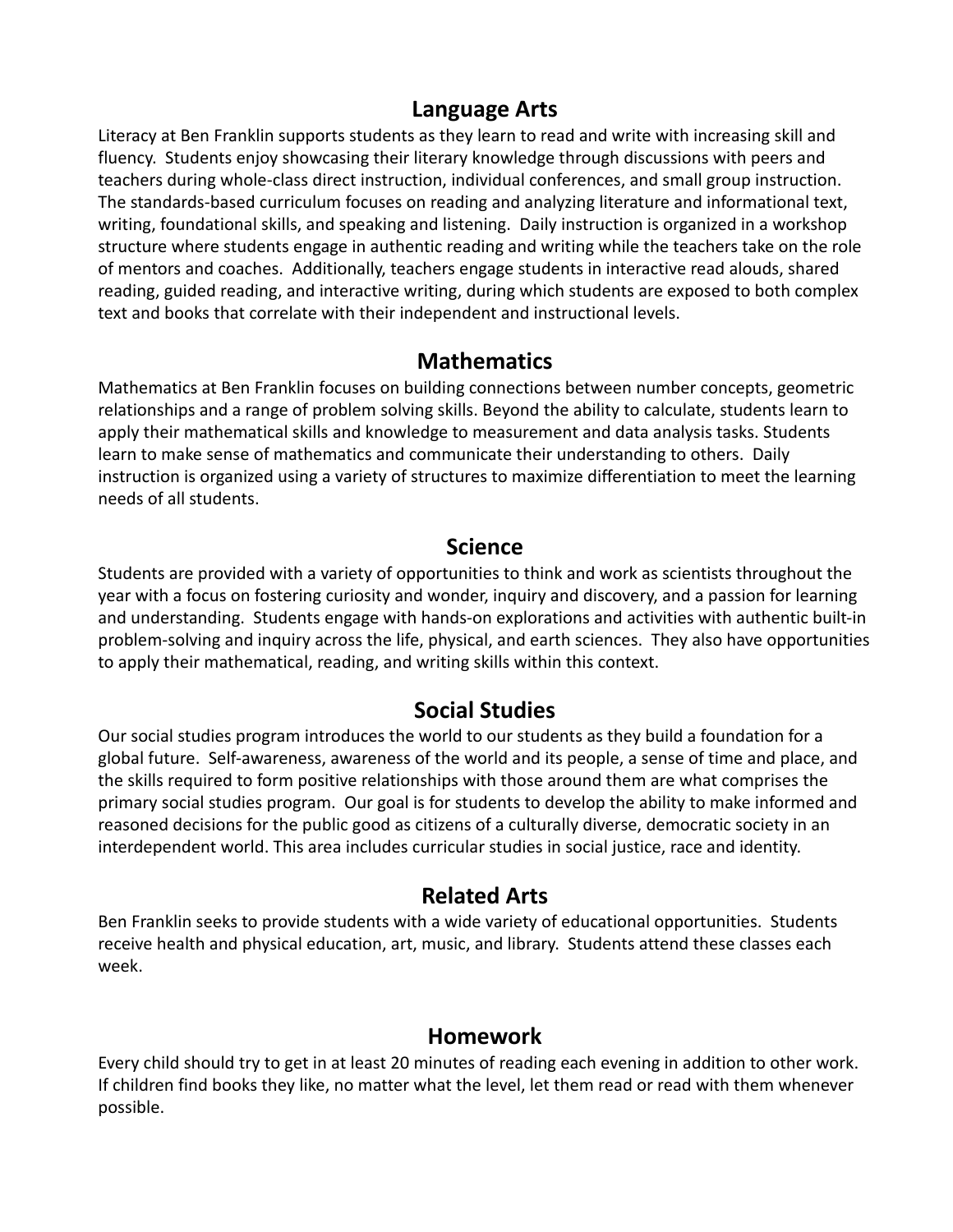- 1. Homework should be relevant to classroom activities and student goals.
- 2. All students should be encouraged to read and write outside of school in their free time. However, since a goal of our workshop model is to create lifelong readers and writers, any reading assigned as homework should apply skills and strategies taught in school.
- 3. The amount of daily assigned homework should not exceed the grade level times ten minutes, on average. For example, in third grade, it would be  $3 \times 10 = 30$  minutes.
- 4. Teachers may or may not assign homework on a given night.
- 5. Weekend and holiday homework assignments should be avoided whenever possible. Homework should not be given on religious or cultural holidays as listed on the Board approved calendar.
- 6. Parents who want additional homework for their children beyond these guidelines may supplement school assignments on their own.

### **English as a Second Language**

English as a Second Language is available to K-12 students who are learning to speak and understand English. Students in ESL develop academic language abilities that allow them to successfully participate in instruction in the general classroom. Students may spend less than one full year or up to 3-4 years in ESL, depending on need. <https://www.ltps.org/Page/980>

### **Academic Support Services**

Language arts and mathematics support provide modifications and support for students who need assistance in math and/or language arts. Students are identified through standards aligned assessments. Support teachers may provide instruction in the classroom or outside of the classroom, depending on what will best serve a student's needs. These services are designed to be flexible in that students will receive support and strategies that enable them to follow the instructions of their classroom teacher without additional teacher support. The clear purpose of this support is to exit students at grade level proficiency in those content areas. Students' learning achievement is reviewed regularly, and students may enter or exit the program at any time during the school year, based on need. <https://www.ltps.org/Page/977>

### **Gifted and Talented**

Lawrence Township Public Schools believes that every child possesses special gifts and talents, and it is our mission to provide our students with a variety of learning experiences that cultivate their gifts and talents. These unique learning experiences can vary in nature and are delivered using multiple instructional strategies including differentiated instruction, cluster grouping, enrichment programs, curriculum compacting, accelerated learning, independent study and honors/AP courses.

General education teachers and G&T teachers work collaboratively to enhance the existing curriculum, provide additional explorations and offer opportunities for enrichment to students in grades K-8. With each increasing grade level cluster, additional services and options are added. <https://www.ltps.org/Page/976>

### **Intervention and Referral Services**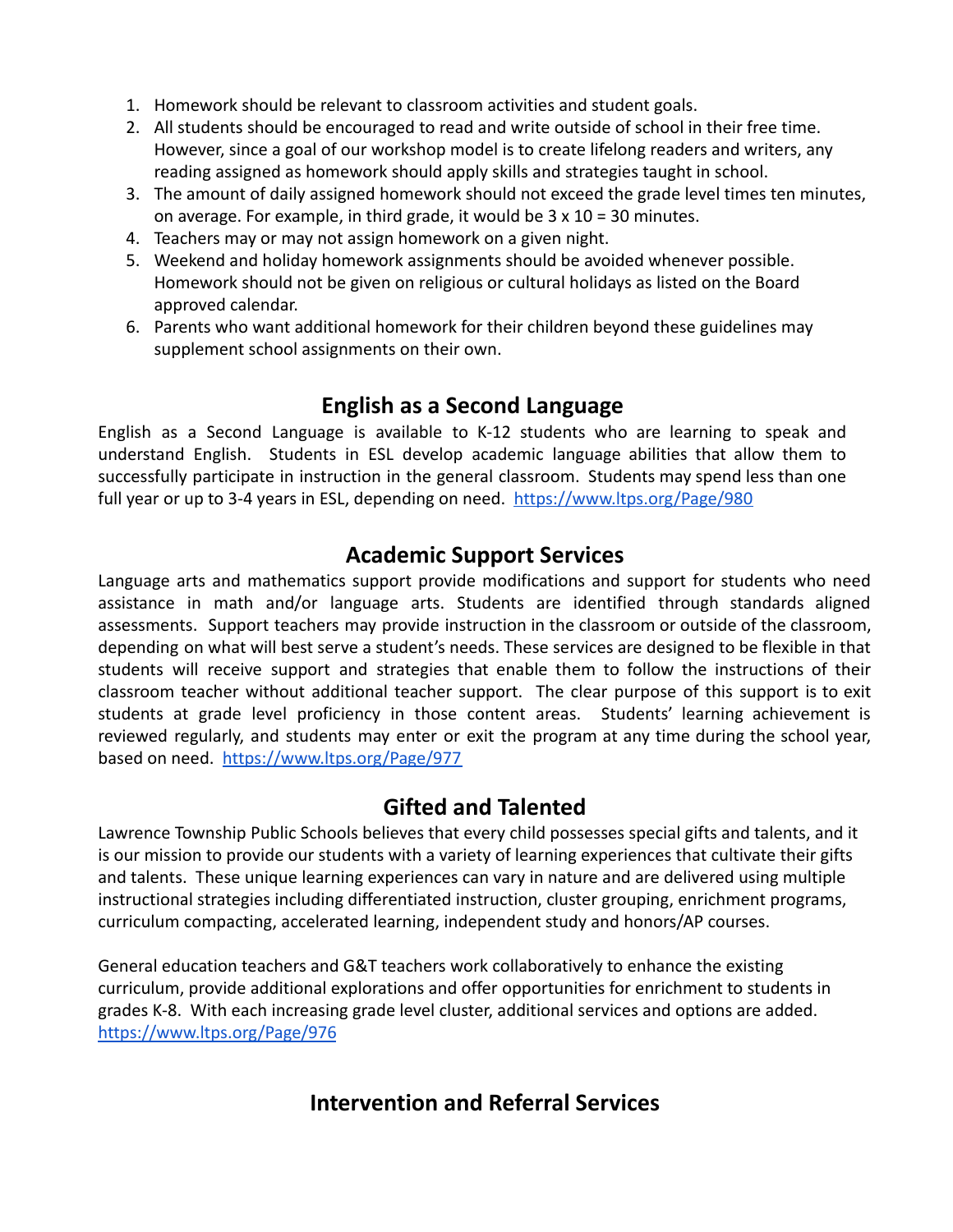Intervention and Referral Services (I&RS) are designed to assist students who are experiencing learning, behavior, or health difficulties and to assist staff in addressing these needs. The I&RS team meets regularly throughout the year to partner with teachers and families to address these concerns within the general education program with an emphasis on early identification and intervention. If a student's classroom teacher plans to meet with the I&RS team, s/he communicates this with a student's parents. Parents are invited to attend when appropriate.

### **Student Services**

Our elementary schools provide comprehensive special education support for students beginning in preschool. We provide a continuum of services that seek to meet the needs of each student. Our child study teams consist of a school social worker, school psychologist, learning disabilities-teacher consultant, and behaviorist. Speech therapists and occupational therapists provide support to those students who may need services in those areas. Student Services also provides extensive professional development for staff and parent training opportunities to solicit the support of all people that impact the lives of students.

# **Parent Communication**

The best educational results happen when parents and teachers work together to plan for and discuss a student's educational needs. We encourage frequent communication between parents and teachers.

### **Email and Voicemail**

All Lawrence Township Public Schools teaching staff members have an email account and may be contacted this way. In most, though not all, cases the staff member's email address is the first letter of the staff member's first name and the complete last name followed by @ltps.org. All teaching staff members also have voicemail and may be reached via voicemail as well. Please remember when contacting teachers that the majority of their day is spent working directly with students. As such, it may take a day to reply.

### **Report Cards and Conferences**

Report cards and Teacher Conferences are used to communicate student progress with families on a quarterly basis. Report cards are distributed three times a year. Parent-Teacher Conferences are held in the fall and spring.

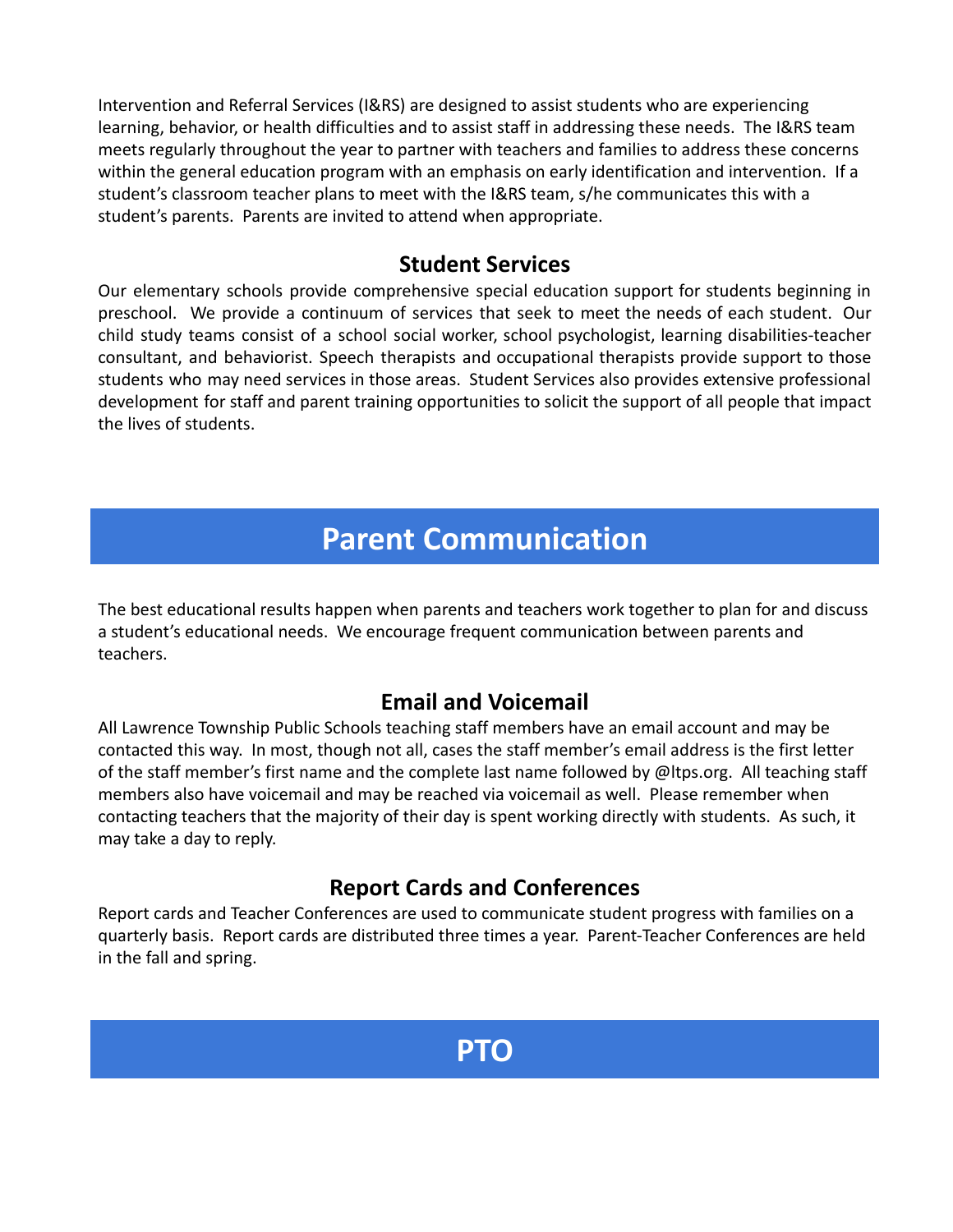The Ben Franklin Parent-Teacher Organization (BF PTO) strives to work as a positive team that supports teachers, parents and, most of all, our students. Without your help we just cannot meet our goals. Your support of fundraisers, your commitment of time, and your donation of talents all come together to make a great year for all students. It is our goal to have every Ben Franklin family join the PTO and participate in our fabulous activities. Information about the BF PTO is sent home at the beginning of the school year and can also be found at [http://www.bfpto.org/.](http://www.bfpto.org/) The PTO also has a facebook page you can follow at <https://www.facebook.com/BFLawrNj/?fref=nf>.

#### **PTO 2021- 2022 Executive Board**

| <b>Bonne Giglio</b>               | President              |
|-----------------------------------|------------------------|
| Sandy Cayo                        | 1st Vice President     |
| Donna Frichsen                    | 2nd Vice President     |
| Nicole Bottrel<br>Kate Schumacher | Secretary<br>Treasurer |

# **Student Safety**

# **Fire Drills and Security Drills**

Lawrence Township Public Schools has developed plans to deal with a variety of emergency situations. Fire drills will be conducted at least one (1) time per month. Security drills will be conducted at least one (1) time per month during the school year. Security drills are three different types: Evacuation, Intruder Lock-Down, Shelter-in-place Lockdown. No one is permitted to enter the school during a drill. If you arrive at Ben Franklin during a drill, please wait outside until the drill is complete. Students, teachers, staff, and visitors are expected to take these drills seriously.

# **Affirmative Action**

Sean Fry Affirmative Action Coordinator [sfry@ltps.org](mailto:sfry@ltps.org)

As per Board policy 2260, Lawrence Township Public Schools do not discriminate on the basis of race, color, creed, religion, ancestry, national origin, mental or physical handicap, socio-economic status,